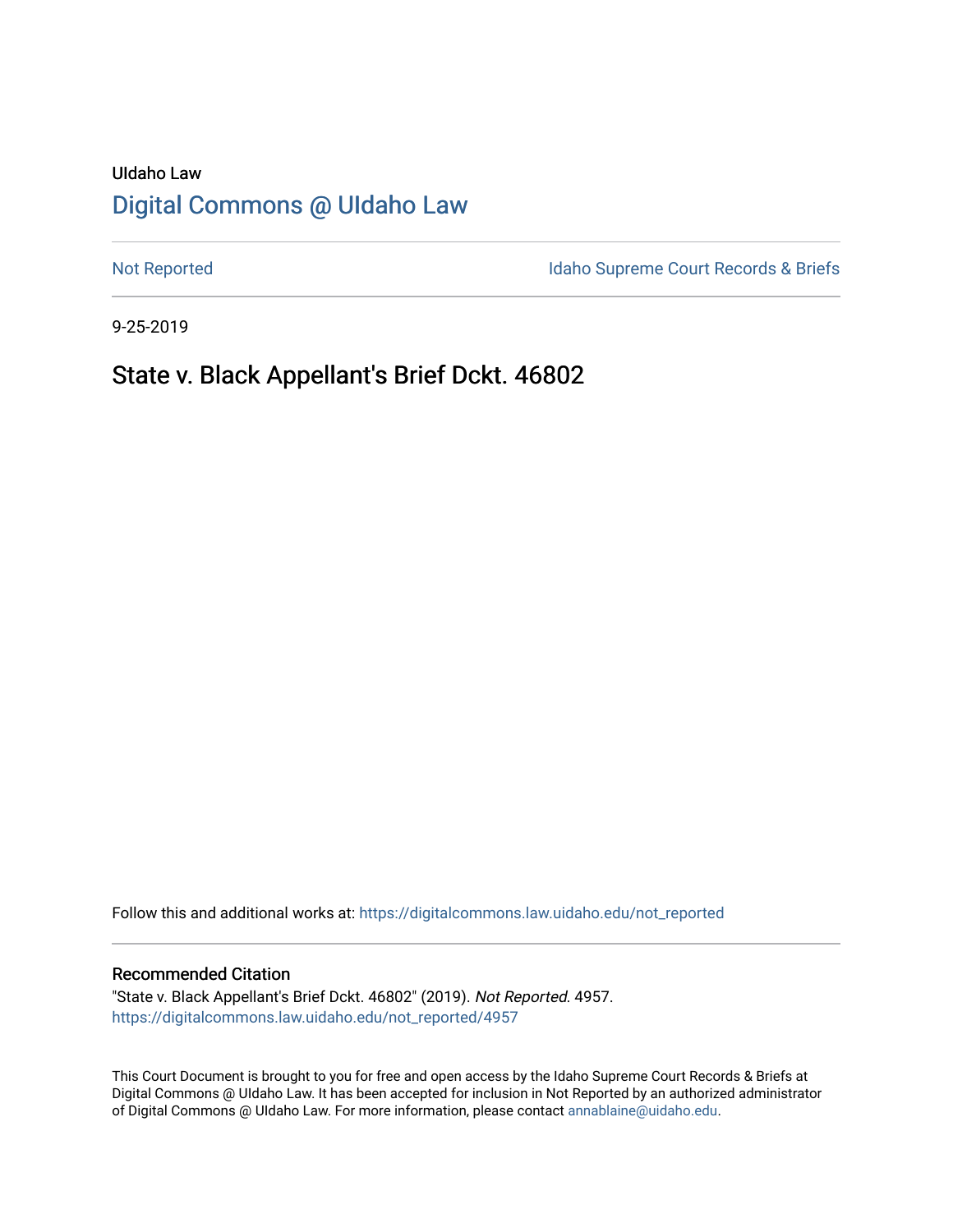Electronically Filed 9/25/2019 12:17 PM Idaho Supreme Court Karel Lehrman, Clerk of the Court By: Brad Thies, Deputy Clerk

### IN THE SUPREME COURT OF THE STATE OF IDAHO

) ) ) ) ) ) ) ) )

STATE OF IDAHO,

Plaintiff-Respondent,

v.

JAMES DARNELL BLACK,

Defendant-Appellant.

NO. 46802-2019

ADA COUNTY NO. CR-FE-2015-520

APPELLANT'S BRIEF

## BRIEF OF APPELLANT

## APPEAL FROM THE DISTRICT COURT OF THE FOURTH JUDICIAL DISTRICT OF THE STATE OF IDAHO, IN AND FOR THE COUNTY OF ADA

## HONORABLE CHERI C. COPSEY District Judge

ERIC D. FREDERICKSEN State Appellate Public Defender I.S.B. #6555

BRIAN R. DICKSON Deputy State Appellate Public Defender I.S.B. #8701 322 E. Front Street, Suite 570 Boise, Idaho 83702 Phone: (208) 334-2712 Fax: (208) 334-2985 E-mail: documents@sapd.state.id.us

ATTORNEYS FOR DEFENDANT-APPELLANT KENNETH K. JORGENSEN Deputy Attorney General Criminal Law Division P.O. Box 83720 Boise, Idaho 83720-0010 (208) 334-4534

ATTORNEY FOR PLAINTIFF-RESPONDENT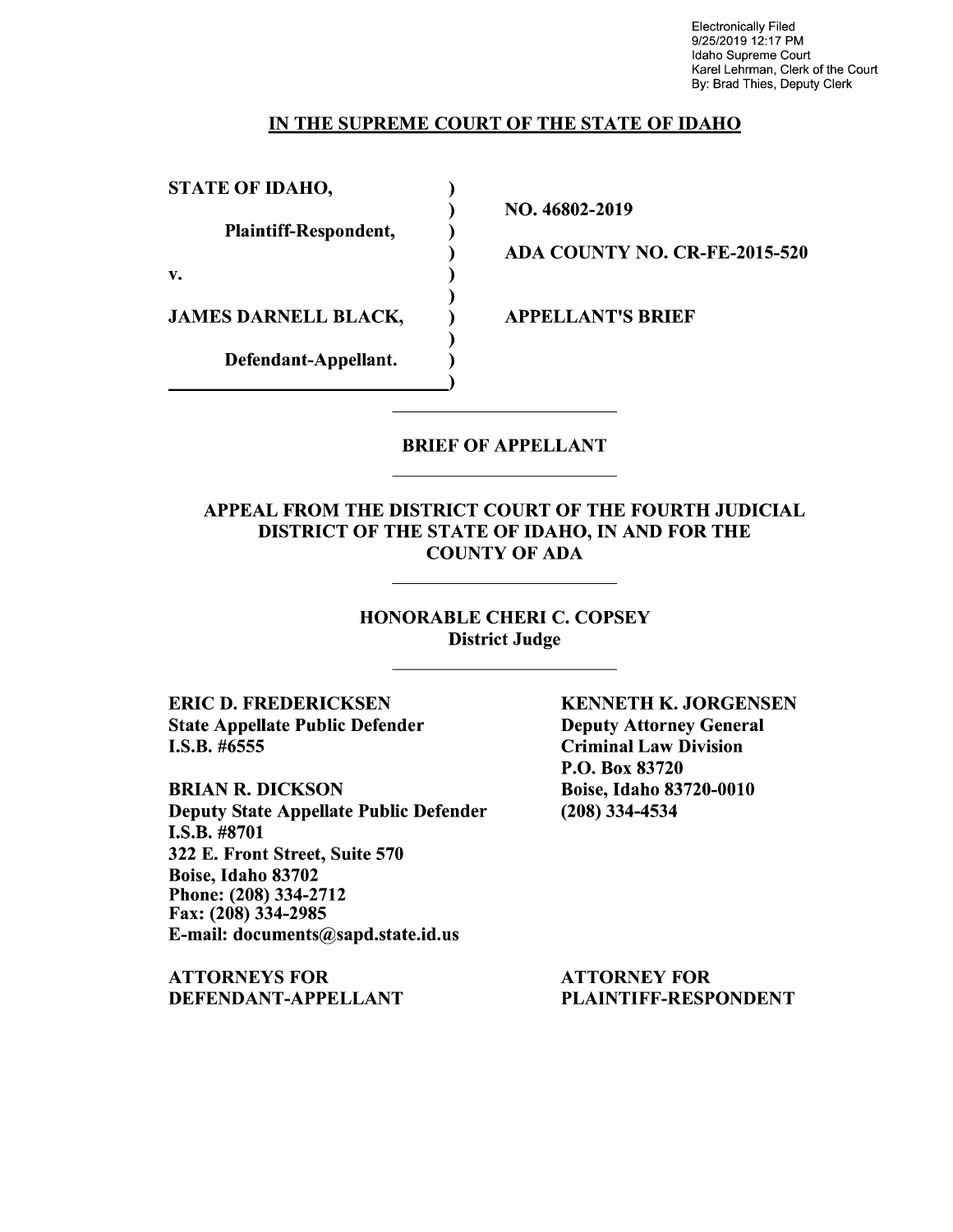# **TABLE OF CONTENTS**

| Statement of the Facts and                                                                                                                                                                          |
|-----------------------------------------------------------------------------------------------------------------------------------------------------------------------------------------------------|
|                                                                                                                                                                                                     |
|                                                                                                                                                                                                     |
| The District Court Abused Its Discretion By Not Acting Consistently With<br>The Applicable Legal Standards, Which Are Rooted In The Eighth                                                          |
|                                                                                                                                                                                                     |
| B. The Legal Standards Applicable To The Consideration Of A Defendant's<br>Intellectual Disability At Sentencing Are Rooted In The Protections                                                      |
| C. The District Court Consistently Downplayed The Significance Of<br>Mr. Black's Intellectual Disability For Reasons Inconsistent With<br>The Applicable Legal Standards Or In Ways Contrary To The |
| The district court improperly concluded Mr. Black's intellectual disability<br>1.<br>was not mitigating because it was "mild," rather than "profound"15                                             |
| The district court improperly concluded Mr. Black's intellectual disability<br>2.<br>was not mitigating because his underlying conduct was "deliberate"<br>.18                                      |
| The district court's improper focus on incapacitating Mr. Black<br>3.<br>demonstrated it was not giving his intellectual disability the                                                             |
| The district court improperly relied on the PSI's specific recommendation<br>4.                                                                                                                     |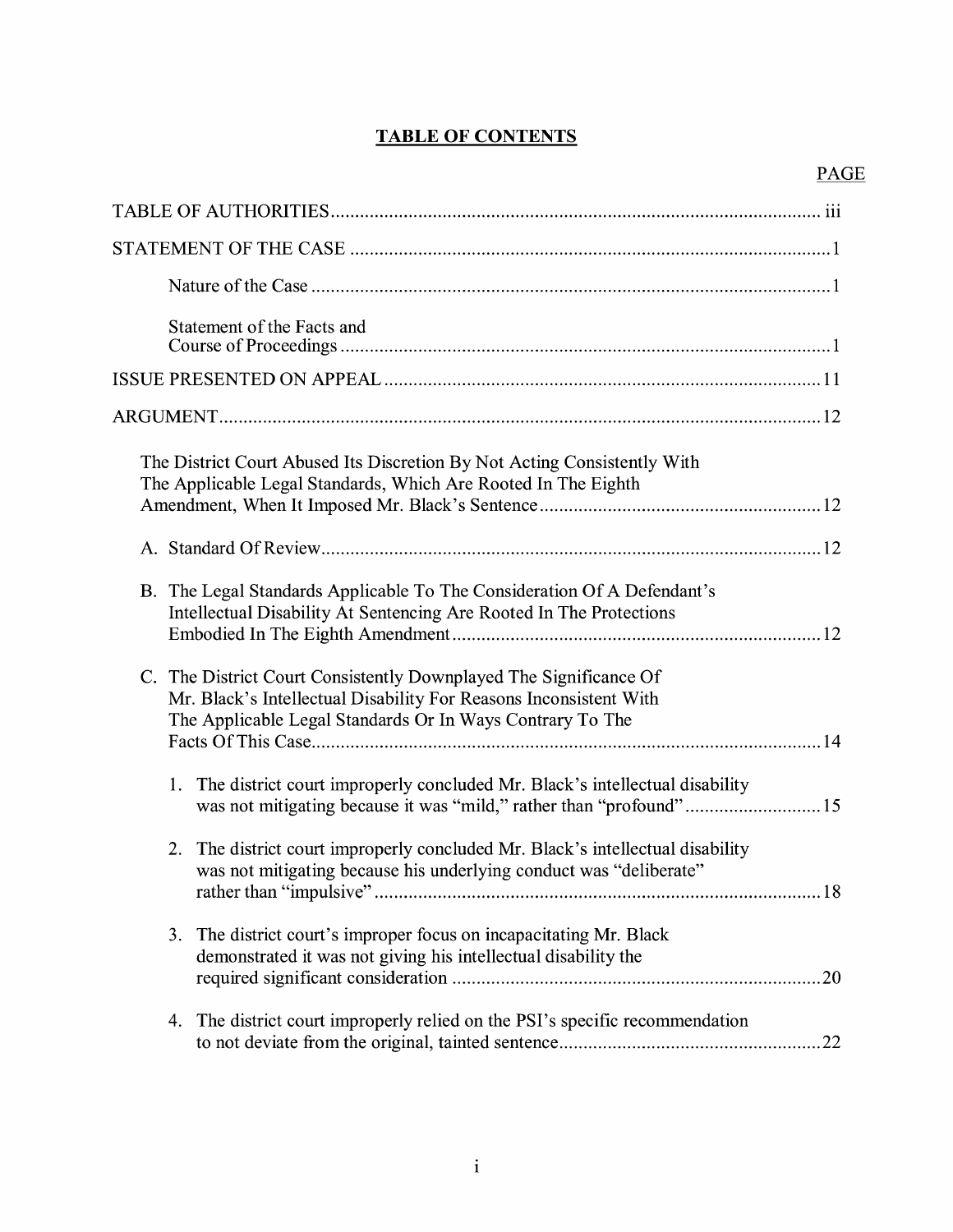| 5. The district court's conclusion that a sentence with an indeterminate term<br>was not appropriate in Mr. Black's case was not based on an exercise of<br>reason and impermissibly usurped the authority constitutionally given |  |  |
|-----------------------------------------------------------------------------------------------------------------------------------------------------------------------------------------------------------------------------------|--|--|
|                                                                                                                                                                                                                                   |  |  |
|                                                                                                                                                                                                                                   |  |  |
|                                                                                                                                                                                                                                   |  |  |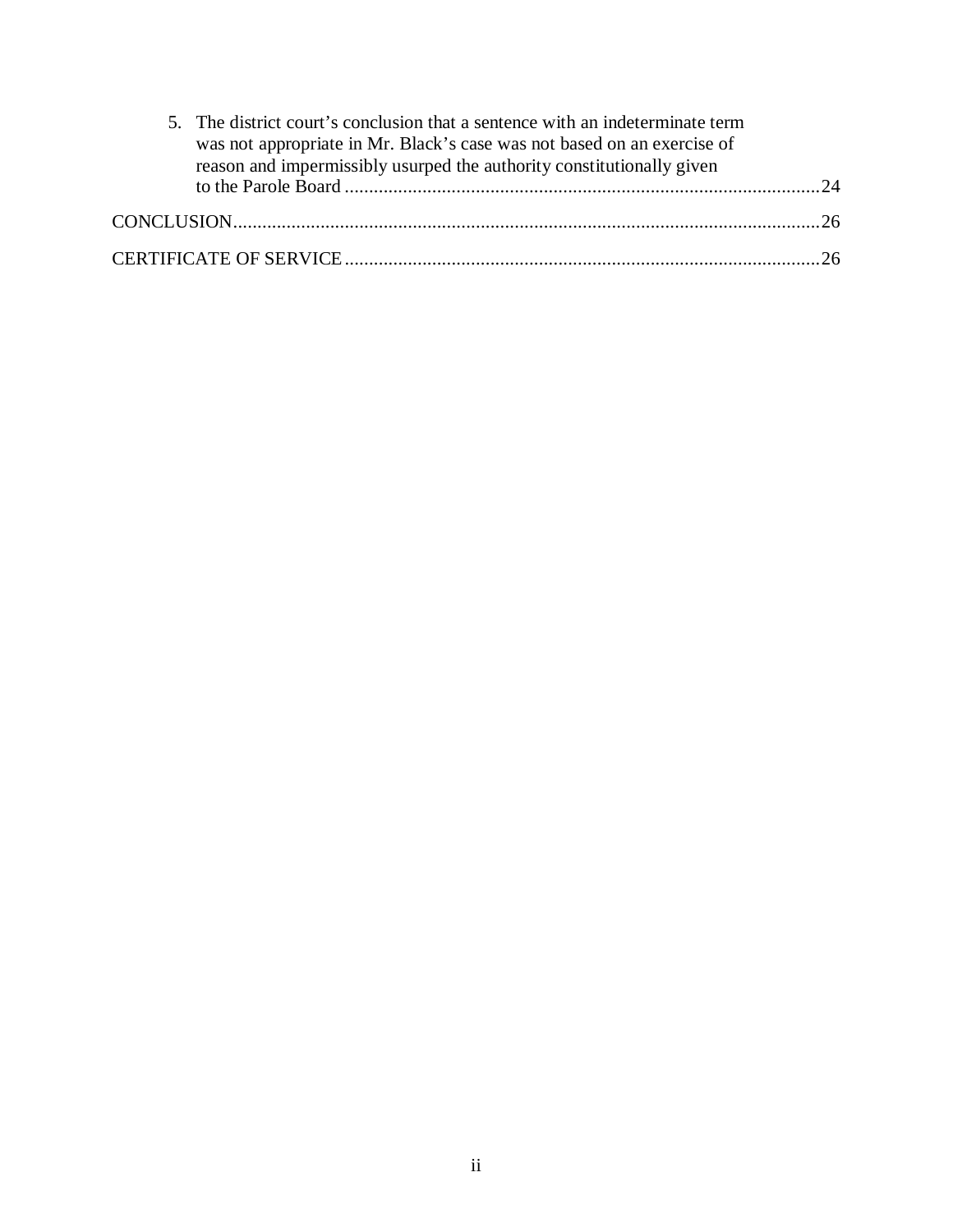# **TABLE OF AUTHORITIES**

# Cases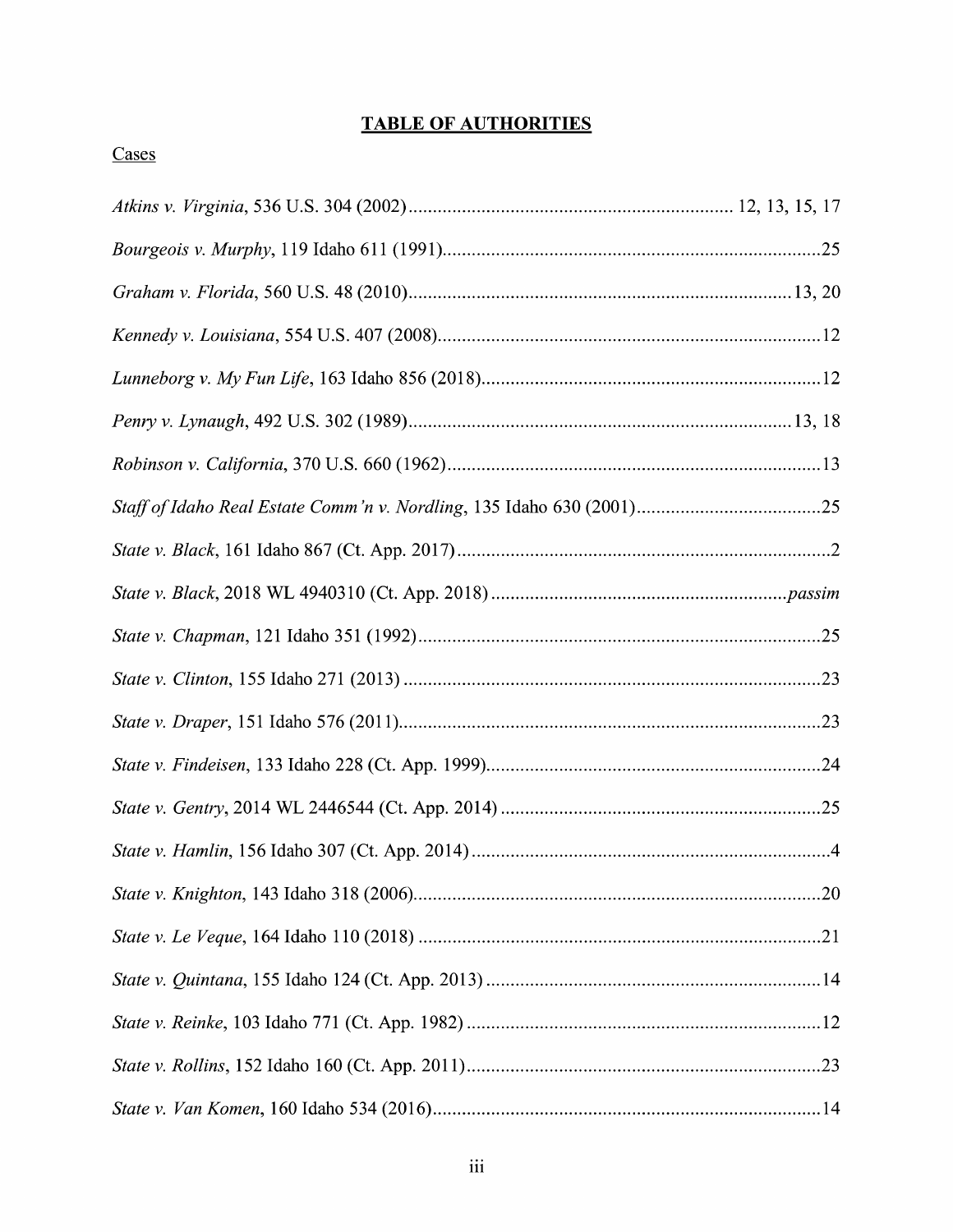# **Statutes**

# Rules

# **Constitutional Provisions**

|--|--|

# **Additional Authorities**

| Diane Courselle, Mark Wyatt, & Donna Sheen, Suspects, Defendants, and Offenders with Mental |  |  |  |
|---------------------------------------------------------------------------------------------|--|--|--|
|                                                                                             |  |  |  |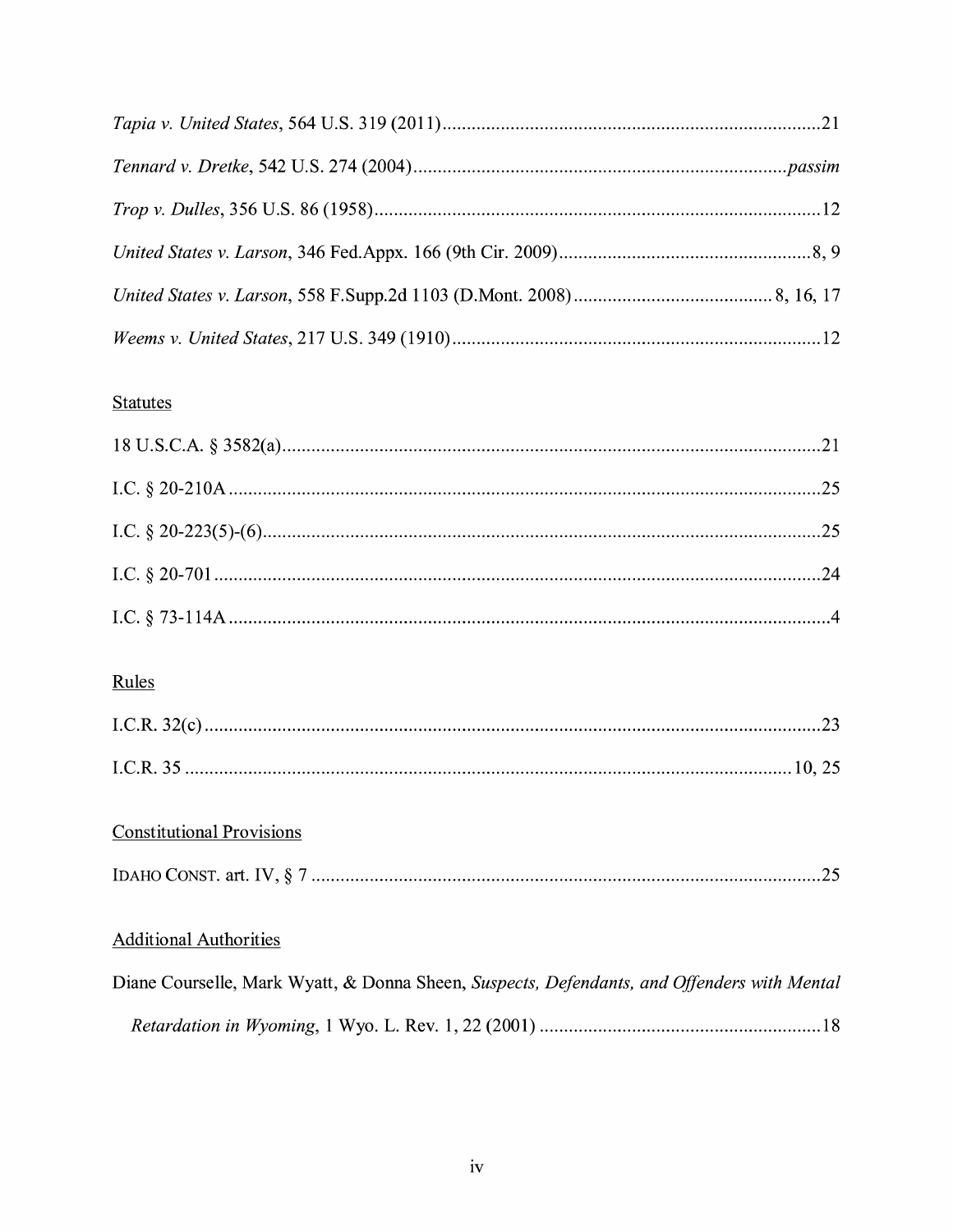#### STATEMENT OF THE CASE

#### Nature of the Case

This is the third time this case has been appealed, and all three appeals are rooted in the same problem - the district court refuses to consider Mr. Black's mental health issues as a significant factor in mitigation in its sentencing decision.<sup>1</sup> This time, the district court's abuse of discretion is evident from the fact that it repeatedly downplayed the significance of Mr. Black's intellectual disability and the reasons it gave for doing so run directly contrary to the applicable legal principles set forth by the United States Supreme Court, which are based on the protections embodied in the Eighth Amendment.

Moreover, the district court's analysis is contrary to the advice and recommendations from the psychological evaluations which, as the Court of Appeals held in the first appeal, were necessary in this case. Additionally, the district court's abuse of discretion is evident from its reliance on a wholly-improper recommendation from an updated presentence report **(PSI)** to impose the same five-year term it had before, and its likely usurping of the parole board's authority. For all those reasons, for the third time, the district court has abused its discretion by imposing Mr. Black's sentence, as it did so in a manner that was not consistent with the applicable legal standards or reached in an exercise of reason.

#### Statement of the Facts and Course of Proceedings

On February 19, 2016, pursuant to a plea agreement Mr. Black pled guilty to one count of criminal possession of a financial transaction card.  $(44191 \text{ R}., \text{pp.185-86.})^2$  In exchange the

 $<sup>1</sup>$  This case was assigned to a new district court judge after the second appeal.</sup>

 $2$  This case has been appealed several times, and the Supreme Court ordered the record in this case to be augmented with the records and transcripts prepared in each of those prior appeals. (46802 R., p.2.) Therefore, to avoid confusion, citations to the record or the confidential exhibits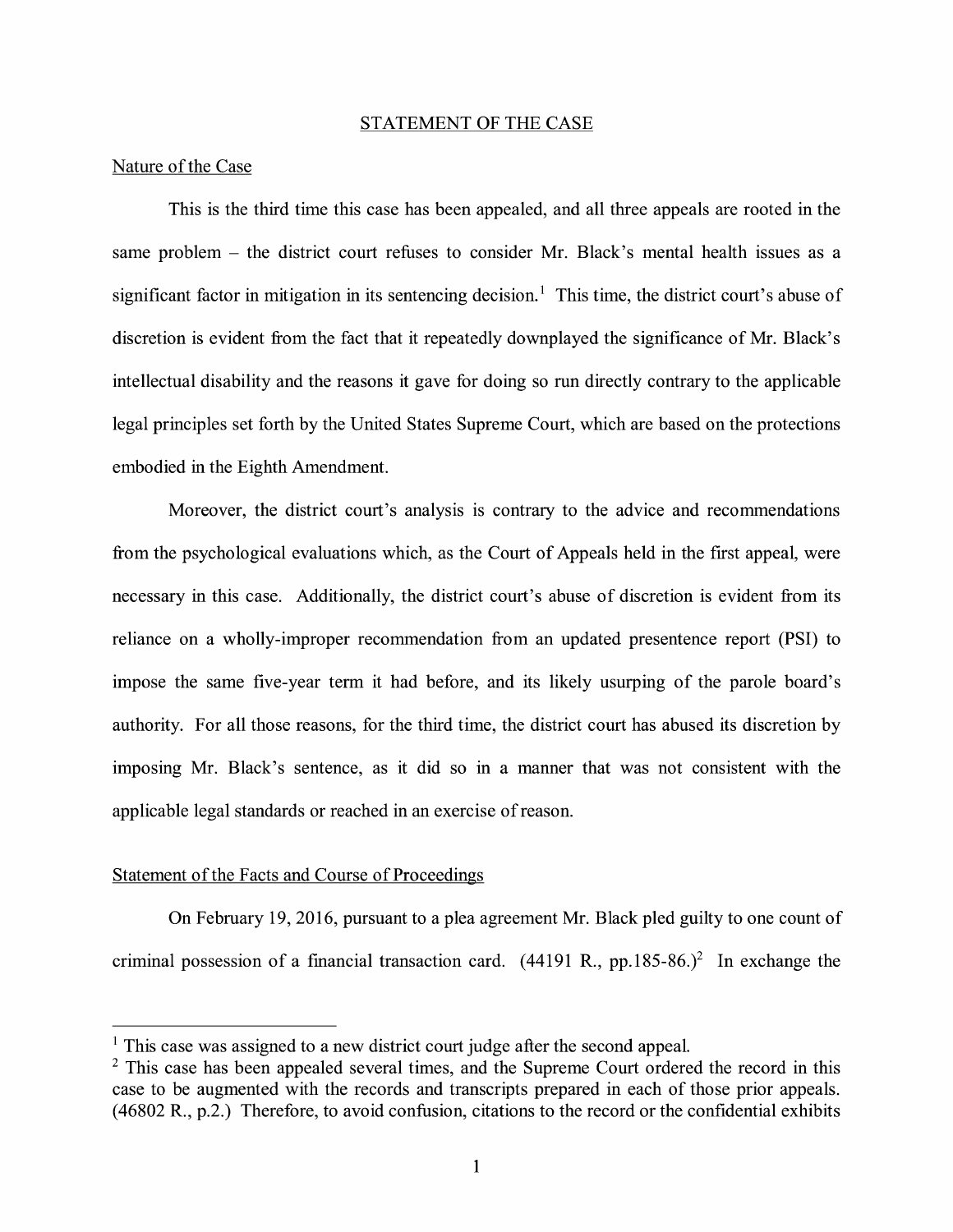State dismissed several other charges and a persistent violator enhancement. ( *See* 44191 R., pp.185-86.) Prior to sentencing, Mr. Black requested the district court order a psychological evaluation. (44191 R., p.204.) The district court denied that motion because it did not believe his mental condition would be a significant issue at sentencing. (44191 R., p.206).

At the ensuing sentencing hearing, the prosecution requested a five year sentence, with four years fixed. (44191 Tr. (4/29/16), p.29, Ls.6-10.) Defense counsel recommended a sentence of five years, with zero years fixed. (44191 Tr. (4/29/16), p.43, Ls.5-8.) The district exceeded both recommendations and imposed the maximum sentence possible – five years, all fixed – without any further explanation.  $(44191 \text{ Tr.} (4/29/16), p.52, L.19 - p.53, L.21.)$  In denying a subsequent motion for leniency, however, the district court explained that it had focused on Mr. Black's extensive criminal history, including charges pending in two other states, the underlying role his cocaine addiction played in triggering his crimes, and thus, the risk that he would present if released back into the community. (44191 R., pp.258-59.)

The Court of Appeals vacated that sentence, holding the district court had erred by denying Mr. Black's motion for a psychological evaluation. *State v. Black (Black I),* 161 Idaho 867 (Ct. App. 2017). It explained an evaluation was necessary because there had been reason to believe Mr. Black's mental condition would be a significant issue at sentencing, given the GAIN evaluation's recommendation for such an evaluation and the evidence that Mr. Black had a longstanding history of serious mental illnesses, including formal diagnoses and intermittent mental health treatment. *Id.* at 870-72.

<sup>(&</sup>quot;Con£ Exhs.") will indicate in which case the cited volume was prepared. Additionally, because some of the transcripts within a particular appellate record were prepared in independently bound and paginated volumes, citations to the transcripts will also include the date of the hearing being referred to.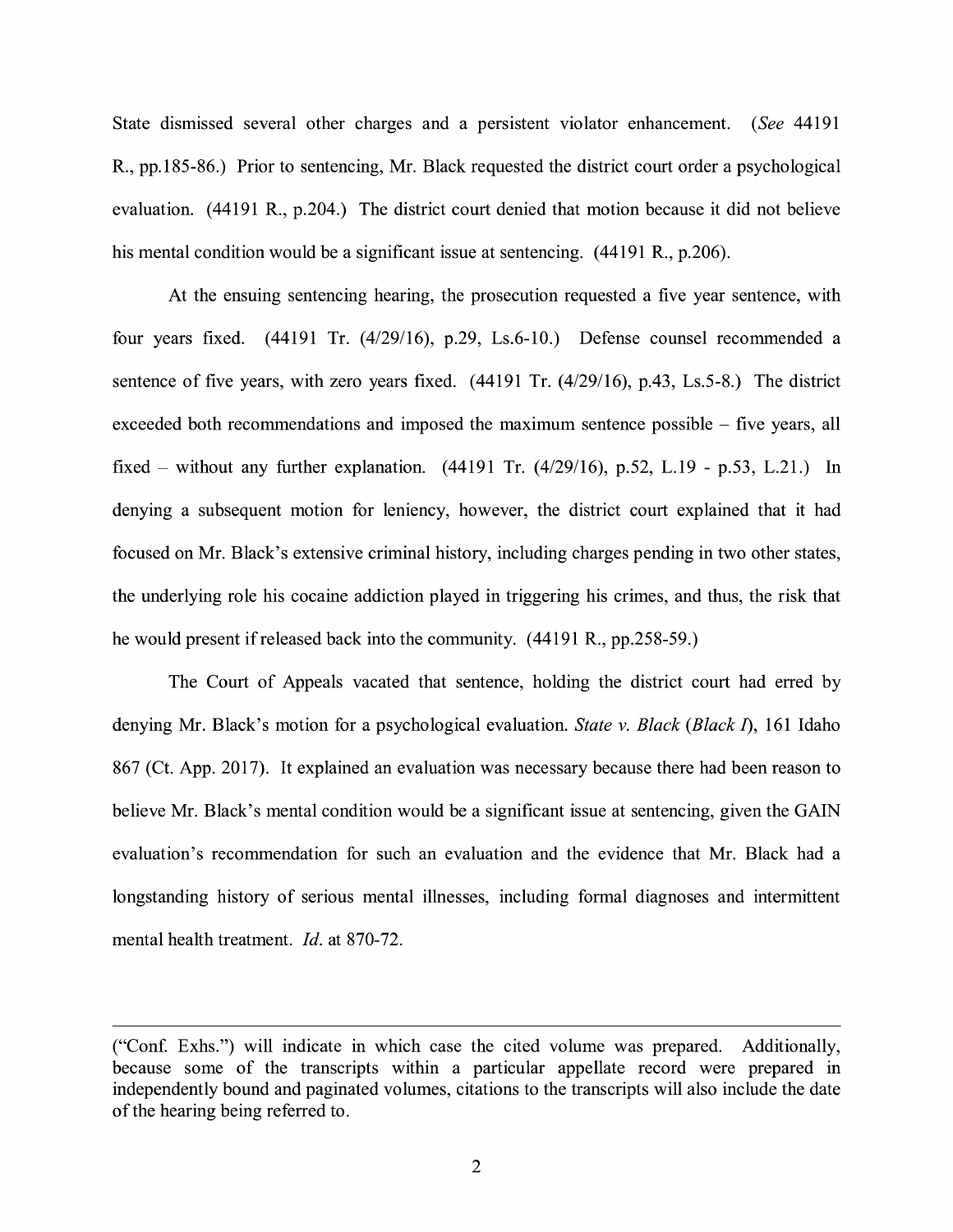On remand, Dr. Chad Sombke was appointed to conduct the necessary psychological evaluation. He diagnosed Mr. Black with four conditions – stimulant use disorder, mild intellectual disability, other specified personality disorder with antisocial or paranoid traits, and an unspecified depressive disorder. (45316 Conf, Exhs., p.6.) Dr. Sombke explained that Mr. Black's intellectual disability created functional impairment which was only "moderate because he has learned how to cope and manage with his intellectual disabilities." ( 45316 Conf. Exhs., p.7.) However, Dr. Sombke explained that Mr. Black's drug use may be related to an attempt to self-medicate his other symptoms. (45316 Conf. Exhs., p.8.) For example, using drugs was the "coping mechanism" he had developed to deal with stress. ( 45316 Conf. Exhs., p.6.) Mr. Black also has moderate functional impairment from his depression and personality disorder, and he has severe functional impairment related to his drug use. ( 45316 Conf. Exhs., pp.6-7.) Dr. Sombke also explained that Mr. Black had a composite score of 48 in regard to general intellectual functioning, which put him in the .1 percentile range. ( 45316 Conf. Exhs., p.5)

Dr. Sombke concluded that, while Mr. Black had a high risk to commit future crimes in order "to support his drug addiction," that risk could be reduced if he were able to stabilize his life and remain drug free. (45316 Conf. Exhs., p.8.) He explained that goal could be pursued by providing treatment which was, for the most part, equally available in the community or in the prison. (45316 Conf. Exhs., p.7.) However, he identified two exceptions in that regard. First, Dr. Sombke explained that Mr. Black would need counselling to treat his depression, but that the appropriate counselling "would be much less available in an incarcerated setting than it would be in the community." (45316 Conf. Exhs., p.7.) Second, he explained there was not really any "treatment" for Mr. Black's intellectual disability; rather, that condition needed to be addressed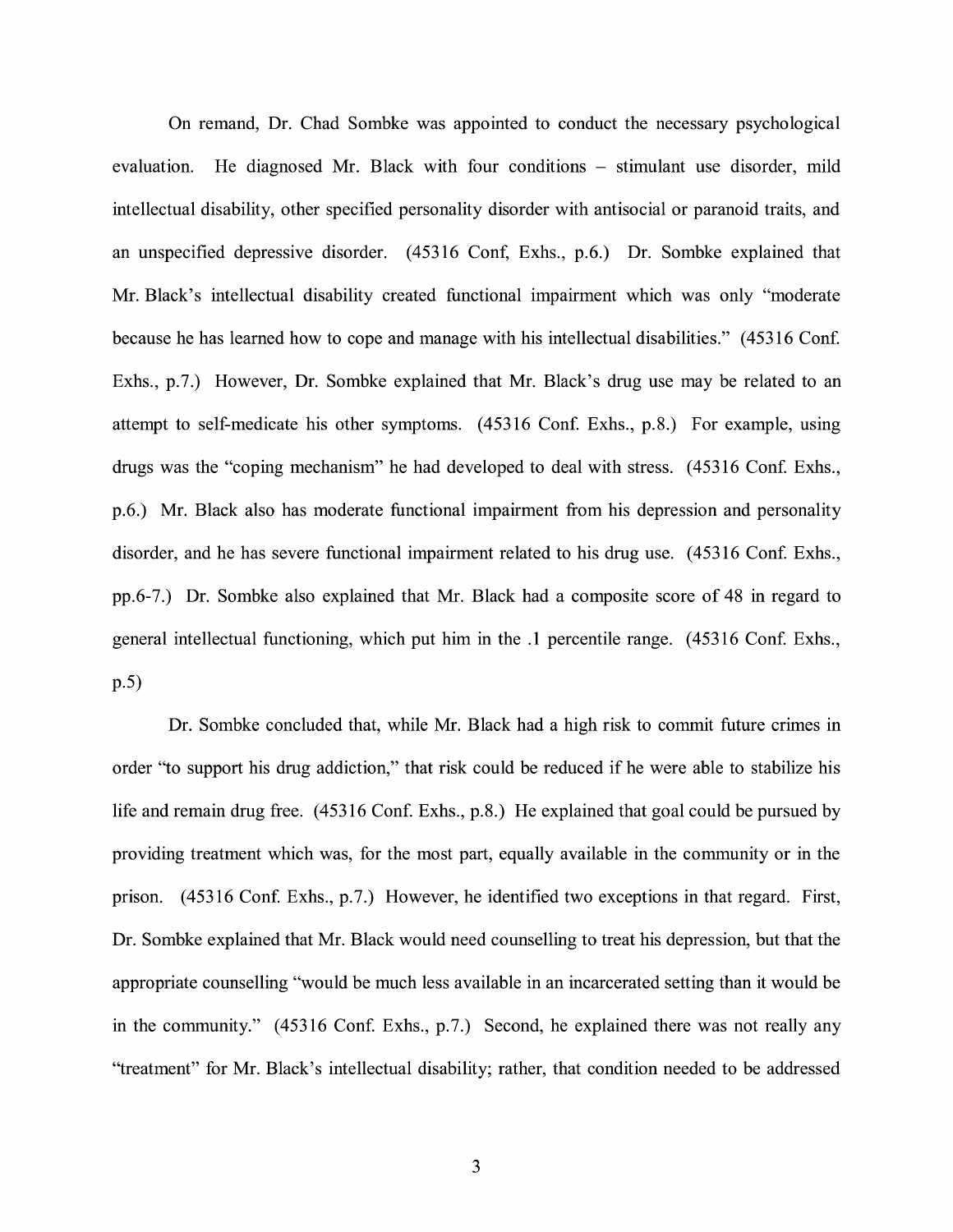by providing special accommodations to help Mr. Black cope properly with his disability. (45316 Con£ Exhs., p.8.)

In addition to Dr. Sombke's report, Mr. Black also submitted other medical records, including an attestation from a psychiatrist who had treated Mr. Black in 2000. (Aug. Conf. Exhs.,  $p.220$ .)<sup>3</sup> At that time, Mr. Black had been diagnosed with Psychosis not otherwise specified, mixed substance abuse, and "mild mental retardation."<sup>4</sup> (Aug. Conf. Exhs., p.220.) The attestation noted that Mr. Black's psychosocial stressors were severe, and that he had a global assessment of functioning score of 70. (Aug. Conf. Exhs., p.220.) The rest of that psychiatrists' notes have apparently been destroyed. *(See* 46802 (Tr. (2/21/19), p.12, L.16 - p.13, L.1.)

At the new sentencing hearing, the prosecutor continued to recommend a five-year sentence with four years fixed. (45316 Tr. (7/24/17), p.6, Ls.16-20.) Defense counsel noted Mr. Black had already served some two and one-half years at that point.<sup>5</sup> (45316 Tr. (7/24/17), p.12, Ls.4-7.) He also confirmed that Oregon had placed a detainer on Mr. Black, and that Ohio also had pending charges against Mr. Black, so he would still have to go to both those states and deal with his charges there.  $(45316 \text{ Tr.} (7/24/17), p.13, Ls.4-9.)$  Trial counsel added that

 $3$  The Supreme Court granted Mr. Black's motion to augment the record in this case with those records as a confidential exhibit. ( Order Granting Motion to Augment as a Confidential Exhibit  $(data 9/17/19).)$ 

 $4$  As the Court of Appeals has explained, the term "retarded" is now seen as an archaic term of art, and its use is now disfavored. *State v. Hamlin,* 156 Idaho 307, 309 n.1 (Ct. App. 2014) ( citing LC. § 73-114A). Rather, the term "intellectual disability" is preferred, as it is considered more accurate and respectful. *Id.* 

<sup>&</sup>lt;sup>5</sup> The district court subsequently determined that Mr. Black was also entitled to credit an additional two months of time he was held under an Idaho detainer in this case while he was incarcerated in Colorado. (46802 R., pp.43-47; *see generally* 45943 R.)

 $6$  The district court noted the warrant issued in Ohio was only executable within the state's borders. (46802 Tr. (2/21/19), p.20, L.21 - p.21, L.3.)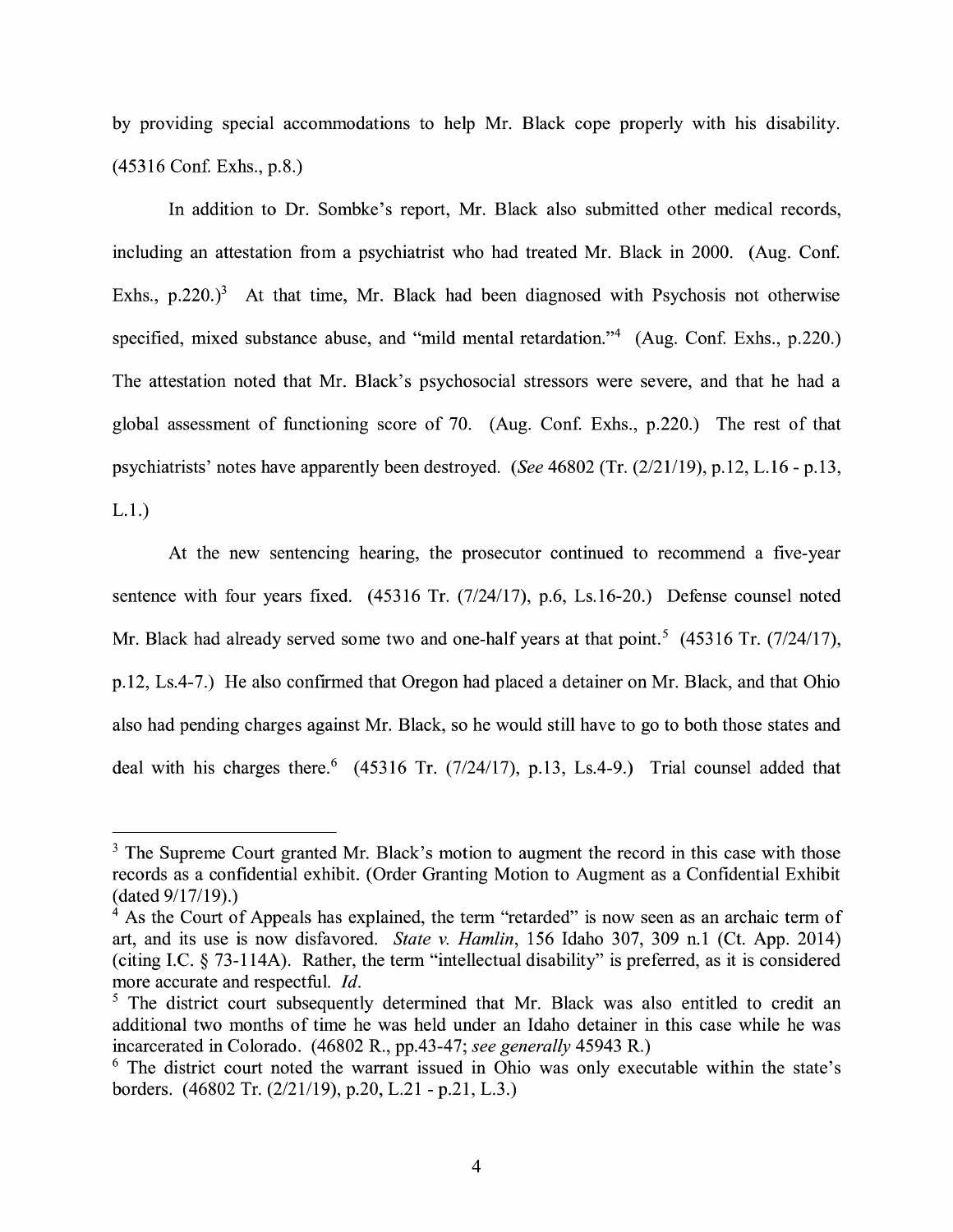Mr. Black's family was exploring the possibility he might be eligible for a program like mental health court in the Ohio case. (45316 Tr. (7/24/17), p.13, Ls.10-15.) As such, defense counsel recommended the district court simply order credit for time served in this case. ( 45316 Tr.  $(7/24/17)$ , p.13, Ls.2-5.)

The district court, however, exceeded both recommendations and agam insisted on imposing the five-year sentence, all fixed. (45316 Tr. (7/24/17), p.27, Ls.21-24.) It explained it appreciated that Mr. Black's intellectual disability was a factor which mitigated against using that sentence to promote the goal of retribution.  $(45316 \text{ Tr.} (7/24/17), p.26, Ls.9-14.)$  However, the district court explained, it was only focused on the goal of protecting society. ( 45316 Tr. (7/24/17), p.26, Ls.15-17.) The district court explained that nothing in Dr. Sombke's report changed its evaluation in that regard, and so, Mr. Black's intellectual disability "is not a significant factor at sentencing." (45316 Tr. (7/24/17), p.26, Ls.1-4, p.27, Ls.15-18.) Rather, focusing on Mr. Black's criminal history and Dr. Sombke's conclusion that Mr. Black would remain a risk to commit new crimes, the district court decided the maximum possible sentence was the only way to protect society.  $(45316 \text{ Tr.} (7/24/17), p.27, Ls.7-10.)$ 

Again, the Court of Appeals vacated that sentence. *State v. Black (Black II),* 2018 WL 4940310 ( Ct. App. 2018), *unpublished.* It found that the district court had done more than simply weigh Mr. Black's intellectual disability against the protection of society and found the protection of society to be more important, as the State had argued on appeal. *Id.* at \*3. Rather, it found the district court had determined Mr. Black's intellectual disability was not a significant factor to be weighed in the first place. *Id.* at \*4. It explained that was erroneous because, while other factors might ultimately outweigh that factor, the significance of Mr. Black's intellectual disability could not be ignored. *See id.* Therefore, the Court of Appeals concluded that, by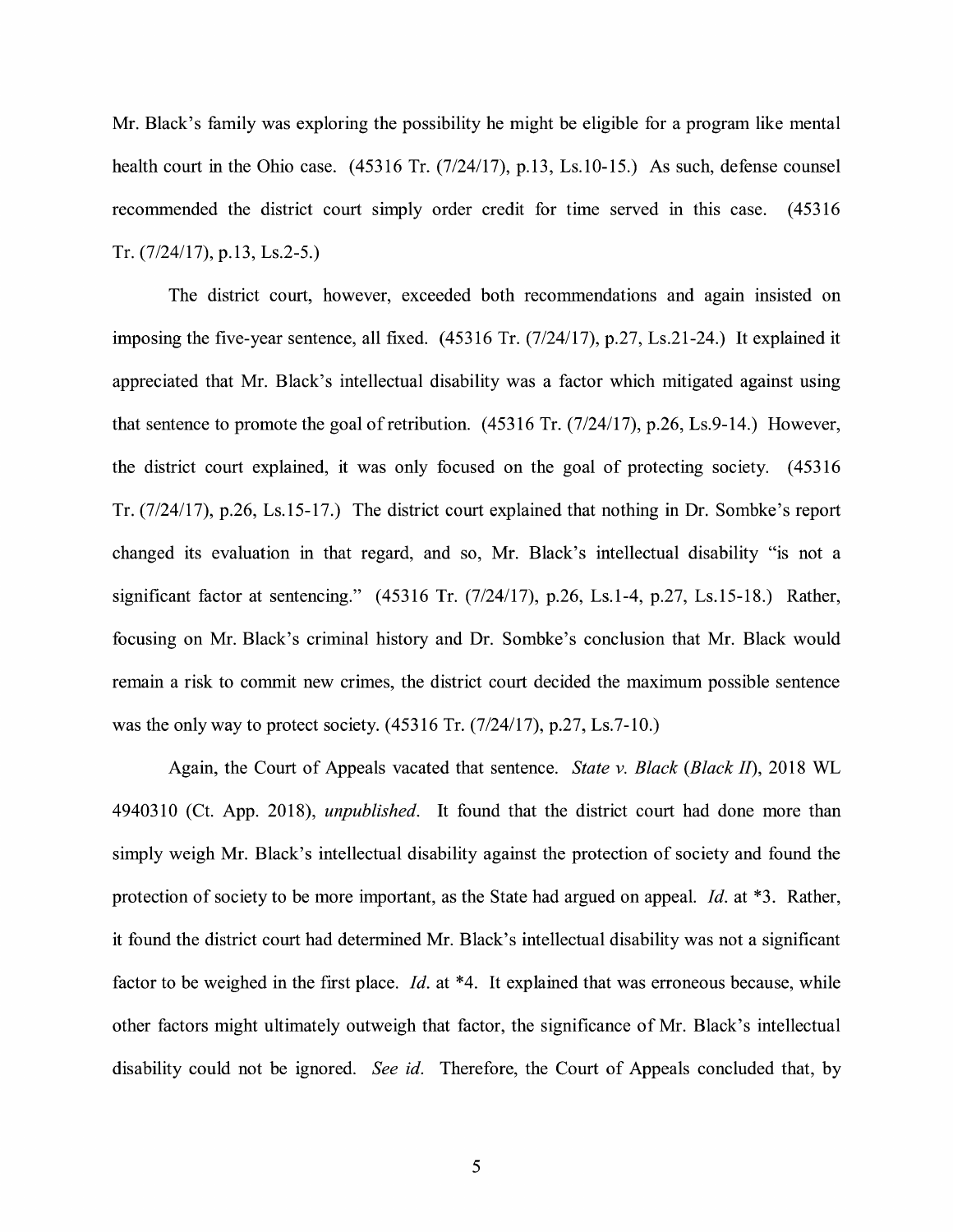finding Mr. Black's intellectual disability "is not a significant factor at sentencing" in light of his criminal history and the need to protect society, the district court had failed to properly consider Mr. Black's intellectual disability as a significant factor in its own right. *Id.* at \*4. Based on the procedural history of the case, the Court of Appeals ordered the case be assigned to a new district court judge on remand. *Id.* at \*5.

On remand, the new district court judge ordered a second psychological evaluation specifically to get an assessment of Mr. Black's IQ.<sup>7</sup> (46802 R., p.67; 46802 Tr. (2/21/19), p.6, Ls.12-21.) Dr. Melinda Jorgensen conducted the new evaluation, and she concluded that Mr. Black made appropriate efforts to complete the evaluation and that he was not feigning or exaggerating his symptoms. (46802 Conf. Exhs., pp.7-8.) In light of that conclusion, she noted his performance regarding "impulse responding and errors" was "somewhat lower than expected." (46802 Conf. Exhs., p.7.) She concluded Mr. Black had an IQ of only 67, which put him in the  $1<sup>st</sup>$  percentile. (46802 Conf. Exhs., p.7.) She explained that score meant Mr. Black was in the borderline range in regard to his mental control abilities, his attention management, and his speed of processing. (46802 Conf. Exhs., p.7.) Moreover, she explained, Mr. Black "has been unable to live independently due to limited adaptive functioning skills." (46802 Conf. Exhs., p.8.)

Dr. Jorgensen diagnosed Mr. Black with mild intellectual disability, stimulant use disorder, major depressive disorder, and generalized anxiety disorder. (46802 Conf. Exhs., p.8.) She explained that these conditions were intertwined  $-$  that Mr. Black struggled due to his

<sup>&</sup>lt;sup>7</sup> The Court of Appeals had noted there was some question about whether the Shipley-2 evaluation which Dr. Sombke had used to evaluate Mr. Black's general intellectual functioning actually measured his IQ. *Black 11,* 2018 WL 4940310 \*4 n.2. The new district court judge concluded it did not, and therefore, that an additional evaluation was necessary. *(See* 46802 Tr. (12/6/18) p.11, Ls.7-18; *accord* 46802 Tr. (2/21/19), p.38, L.10 - p.39, p.17.)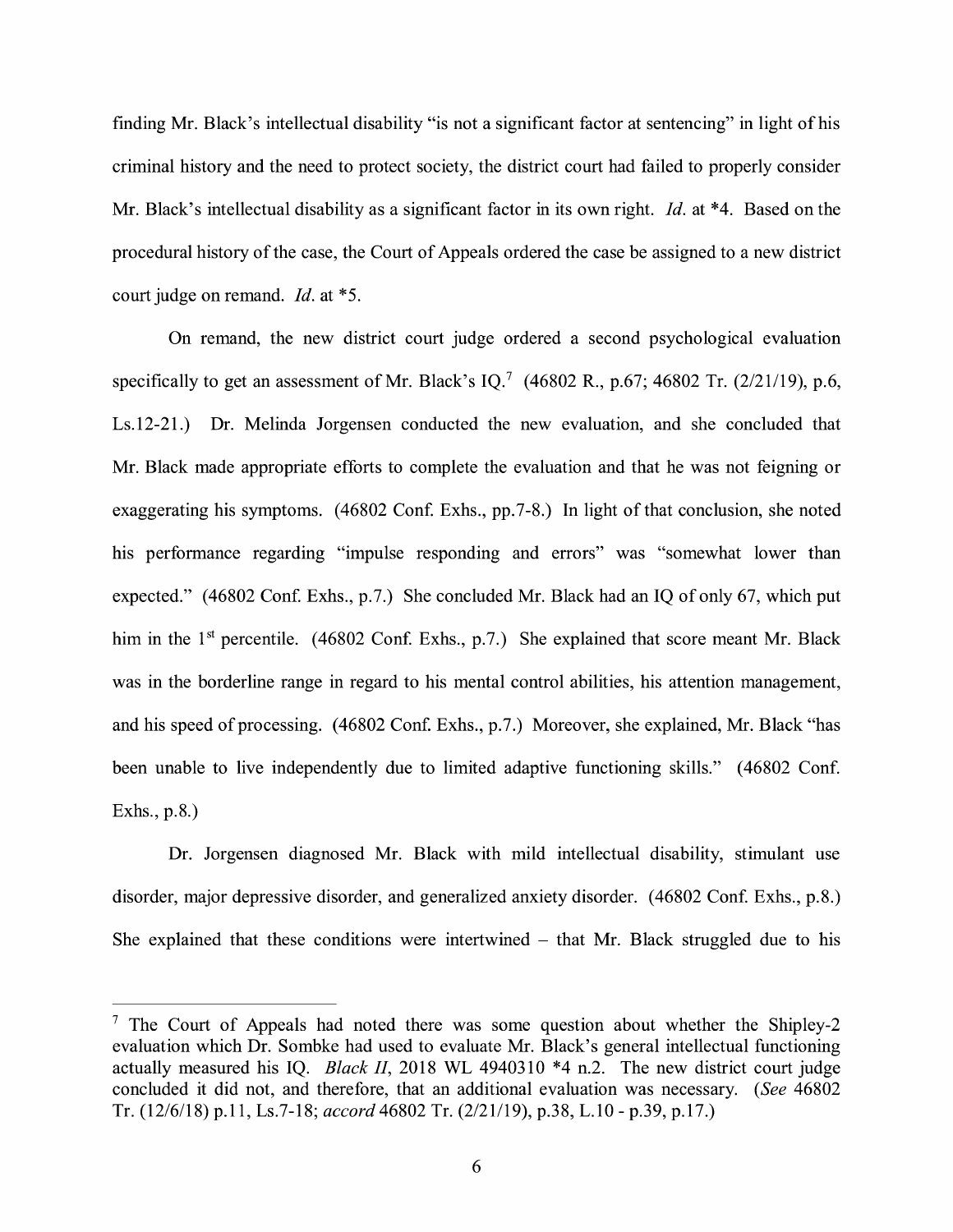intellectual disability, and that would get worse when his depression flared up, and he would tum to cocaine in an effort to deal with those symptoms, and then would commit crimes to support his drug abuse. (46802 Conf. Exhs., p.9.) She specifically described his behavior within this cycle as being "impulsive": that, during periods of his stress, "he is unable to manage triggers and impulses." (46802 Conf. Exhs., p.10.) She also explained:

Mr. Black's relationships with family members becomes strained when he is depressed, as he tends to withdrawal [sic] and avoid contact with others. *He is also impulsive* and flees the area and engages in poor decision making by stealing credit cards to support his drug addiction and avoid feeling negative emotions.

 $(46802 \text{ Conf.}$  Exhs., p.9 (emphasis added).)

Like Dr. Sombke, Dr. Jorgensen gave several specific recommendations for treating Mr. Black's conditions, and she specifically noted that "[i]ncarceration is not a supportive environment, and long-term incarceration often has negative cognitive and psychological effects on those incarcerated." (46802 Conf. Exhs., p.10.) As such, she explained Mr. Black would need intensive and long term counselling during any period of incarceration to avoid those effects. ( 46802 Con£ Exhs., p.10.) In addition, she recommended he receive cognitive programs and drug treatment. (46802 Conf. Exhs., p.10.) Like Dr. Sombke, she concluded that providing all this treatment could help reduce Mr. Black's risk to reoffend, which was, at that point, in the moderate to high range. (46802 Conf. Exhs., p.12.)

In addition to Dr. Jorgensen's evaluation, the district court also ordered an update to the presentence report. (46802 Tr. (12/6/18), p.9, L.8 - p.10, L.8.) The author of that update concluded: "The results of the psychological evaluation likewise do not seem to justify deviation from the Court's original sentence." (46802 Conf. Exhs. p.2.) At the sentencing hearing, the district court described this as a specific recommendation that Mr. Black "serve the full five years." (46802 Tr. (2/21/19), p.61, Ls.18-19.)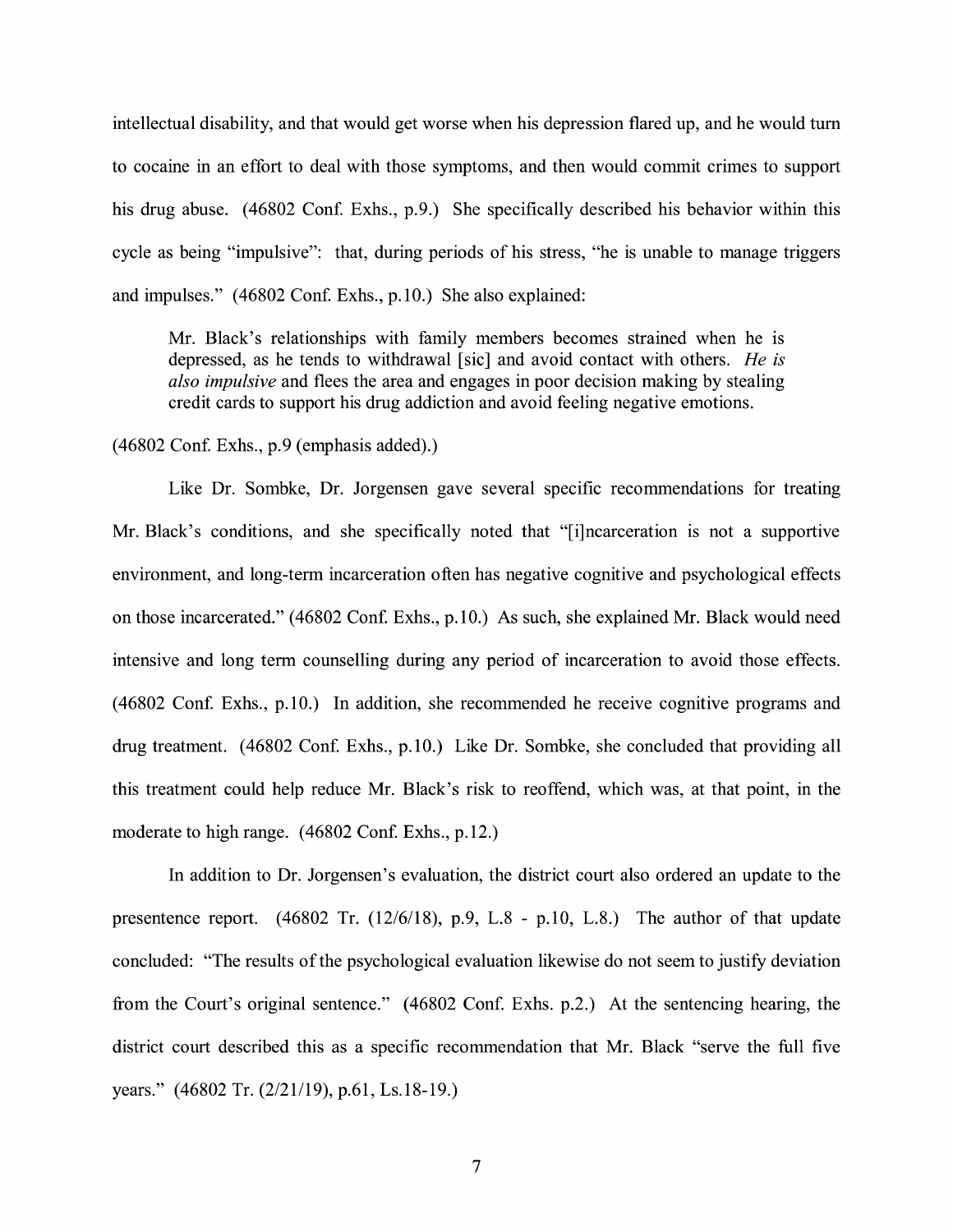Mr. Black submitted a sentencing memorandum in which he asked the district court to impose a sentence of four years fixed, noting that he had already served three years, eleven months. (46802 R., p.72; *see, e.g.,* 46802 Tr. (2/21/19), p.17, Ls.12-14 (asking for a sentence for time served as an alternative).) Mr. Black argued that imposing a five-year fixed sentence would be improper because it would not give the necessary, significant consideration to his intellectual disability. (46802 R., pp.73-75.) Specifically, he explained that various United States Supreme Court decisions made it clear that mental impairments like his were inherently mitigating under Eighth Amendment principles because they reduced his overall moral culpability. ( 46802 R., pp.73-75; *accord* 46802 Tr., (2/21/19), p.10, L.24 - p.11, L.8.) The prosecutor continued to recommend a five-year sentence with four years fixed. (46802 Tr. (2/21/19), p.7, Ls.18-20.)

The district court explained it had not read the prior sentencing transcripts in the effort to not be tainted by the previous judge's comments. (46802 Tr. (2/21/19), p.18, Ls.21-23.) It had, however, read everything else in the record. ( 46802 Tr. (2/21/19), p.64, Ls.19-25; *see* 46802 Tr. (12/6/18), p.5, Ls.8-9 (the district court indicating it had read the appellate decisions as well).) It also stated it would be considering his intellectual disability as a significant issue. (46802 Tr. (2/21/19), p.40, Ls.9-15.)

Despite that, it proceeded to downplay the significance of Mr. Black's intellectual disability as a factor at sentencing. For example, it distinguished Mr. Black's case from one of the cases he cited<sup>8</sup> because that it felt the defendant in that case was "profoundly, intellectually

<sup>8</sup>*United States v. Larson,* 558 F.Supp.2d 1103 (D.Mont. 2008), *ajf'd in part, vacated in part by United States v. Larson,* 346 Fed.Appx. 166 (9th Cir. 2009). For clarification, the federal district court in *Larson* found the defendant guilty of receipt and possession of child pornography, and proceeded to explain why the mandatory minimum sentence for receipt would not be appropriate under the Eighth Amendment because of the defendant's intellectual disability. *Larson,* 558 F.Supp.2d 1103. That analysis was not addressed on appeal. *See generally Larson,* 346 Fed.Appx. 166. Rather, it appears the receipt charge was subsequently dismissed without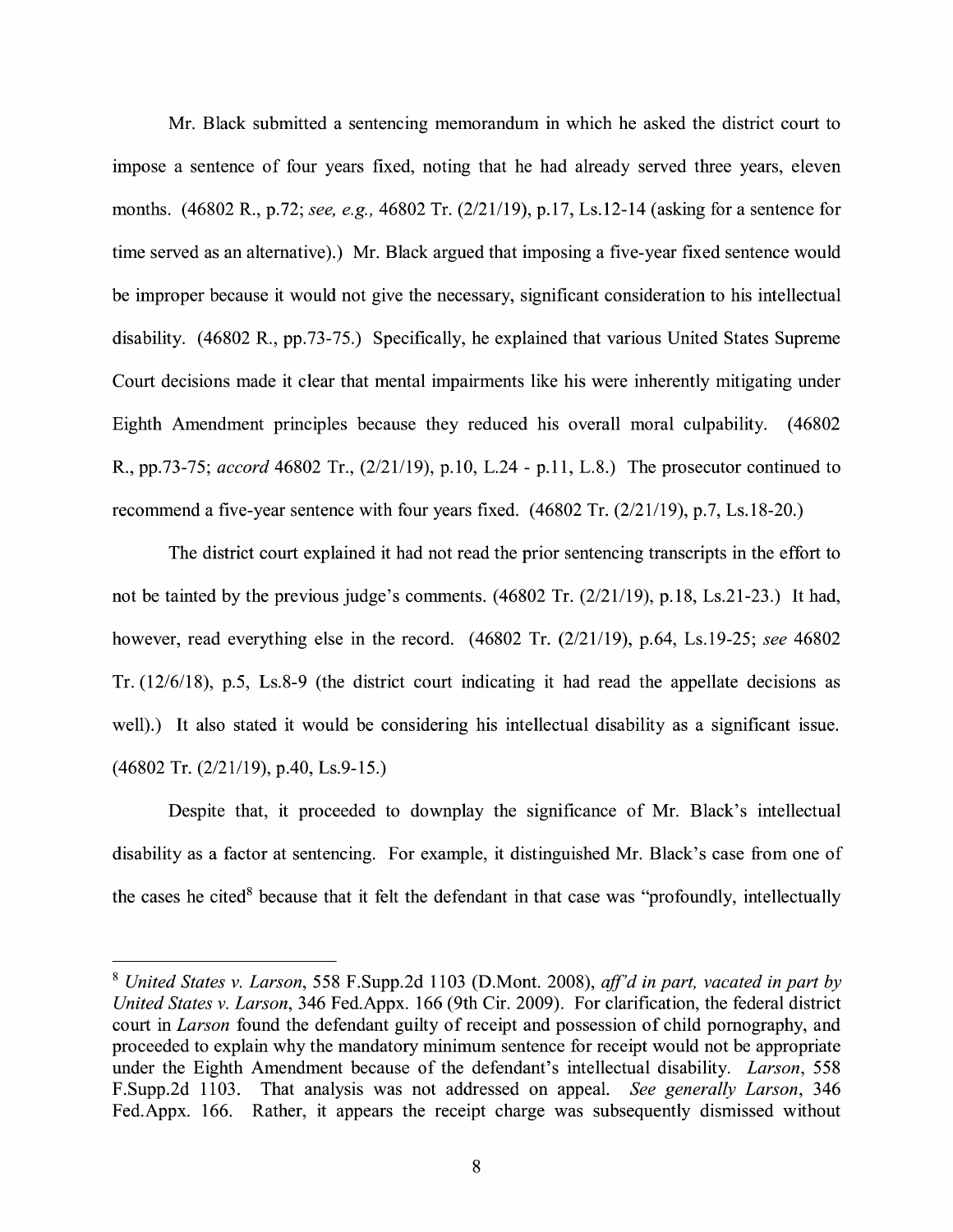disabled. Profoundly. And I say that, unlike Mr. Black, who is mildly intellectually disabled."  $(46802 \ (2/21/19)$  Tr., p.36, Ls.3-9). In fact, it "emphasize [d] mild, this is not a profoundly disable[d] individual." (46802 Tr. (2/21/19), p.50, Ls. 7-8; *accord* 46802 Tr. (2/21/19), p.48, L.9 - p.49, L.3.) It also emphasized the fact that it felt the underlying criminal conduct "deliberate," not "impulsive." *(See* 46802 Tr. (2/21/19), p.45, Ls.14-21 ("I really do not think these crimes are impulsive. Impulsive is kind of crimes of opportunity, and according to Mr. Black's own words, you're going to see that these are well thought-out crimes, and he expresses that, not impulsive."); *accord* 46802 Tr. (2/21/19), p.53, L.5 - p.54 L.10.) The district court did not mention Dr. Jorgensen's discussion of Mr. Black's impulsive behaviors. *(See generally* 46802 Tr. (2/21/19); *compare* 46802 Conf. Exhs., pp.7-10.)

The district court then explained (as the prior district court had), its focus was on Mr. Black's extensive history of stealing and thus, on the protection of society. (46802 Tr. (2/21/19), p.40, Ls.2-4.) The district court concluded, "the one thing I do know is if he's incarcerated, he's not going to be creating new victims on the outside."  $(46802 \text{ Tr.} (2/21/19))$ , p.62, Ls.7-13.) It also explained that a long fixed sentence was not inconsistent with the goal of rehabilitation because it "during that time in his best interest he will be able to further stabilize his mental health, he will be able to have further sobriety." (46802 Tr. (2/21/19), p.63, Ls.18-22.) It did not discuss Dr. Jorgensen's explanation of why an extended term of incarceration would not promote rehabilitation, particularly if Mr. Black did not get counselling during that time, nor did it discuss Dr. Sombke's concern that the necessary counselling was less

prejudice, and the defendant appealed that decision. *See id.* at 168. The Ninth Circuit explained that issue was not ripe ( the receipt charge had apparently not been refiled) and that any attempt to refile that charge would be barred by the Double Jeopardy Clause. *Larson,* 346 Fed.Appx. at 168. As a result, it "vacate[d] the district court's decision on the merits of Larson's challenge to the receipt statute and its mandatory minimum provision." *Id.*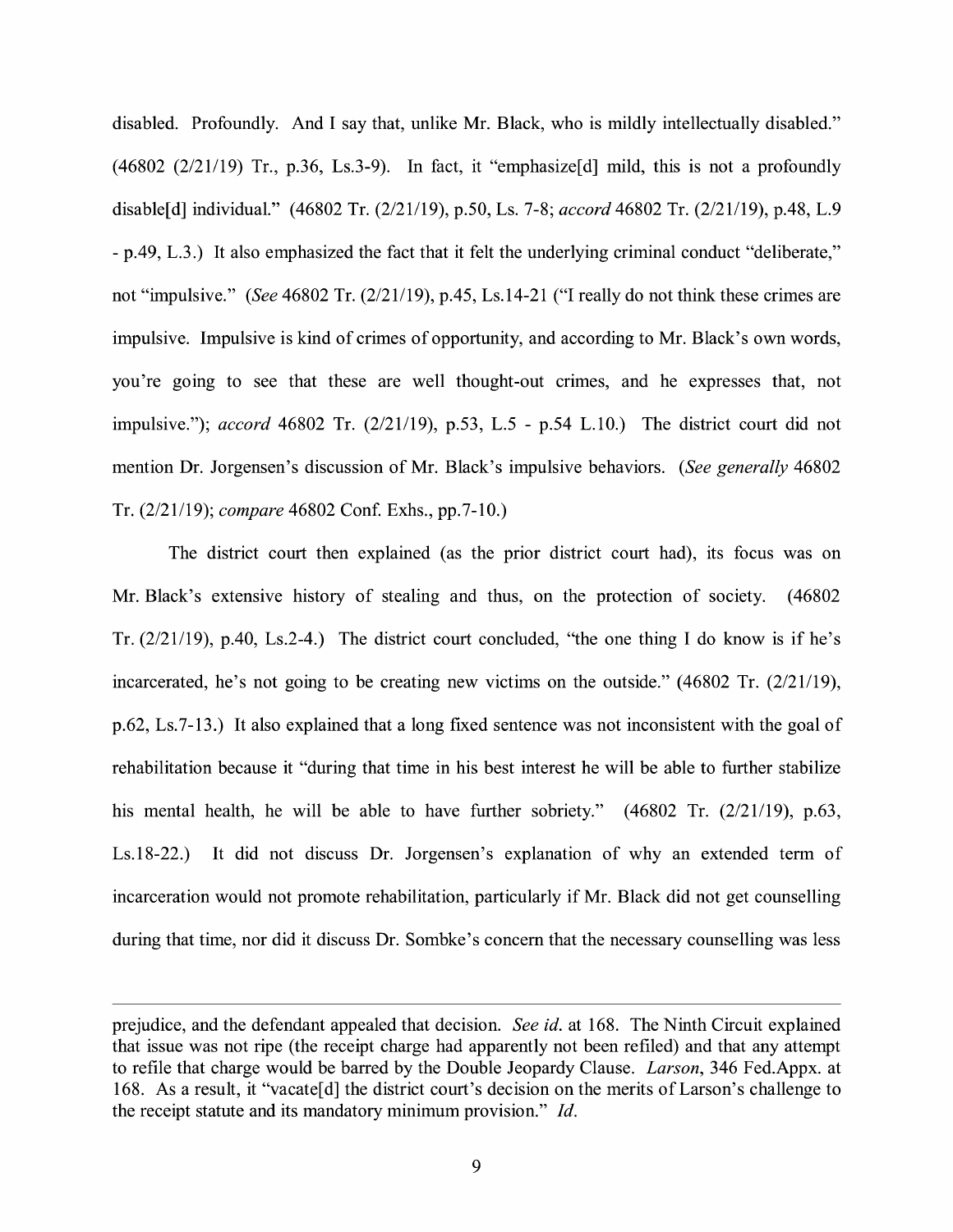available in prison. *(See generally 46802 Tr. (2/21/19); compare Conf. Exh. 46802, p.10; Conf.* Exh. 45316, p.7.)

The district court also explained that a sentence which allowed for the possibility of parole did not make sense because of the detainers on Mr. Black from other states. ( 46802 Tr. (2/21/19), p.64, Ls.2-13.) As such, as the PSI author recommended, the district court imposed, for the third time, a five-year sentence, all of which was fixed.<sup>9</sup> (46802 Tr.  $(2/21/19)$ , p.65, Ls.1-5.) Mr. Black filed a notice of appeal timely from the resulting judgment of conviction. (46802 R., pp.78, 82.)

<sup>&</sup>lt;sup>9</sup> Mr. Black filed a motion for reduction of sentence under I.C.R. 35. (46802 R., p.158.) The district court denied that motion primarily because it found there was no new or additional information presented about the case, just additional legal arguments. ( 46802 R., pp.165-67.)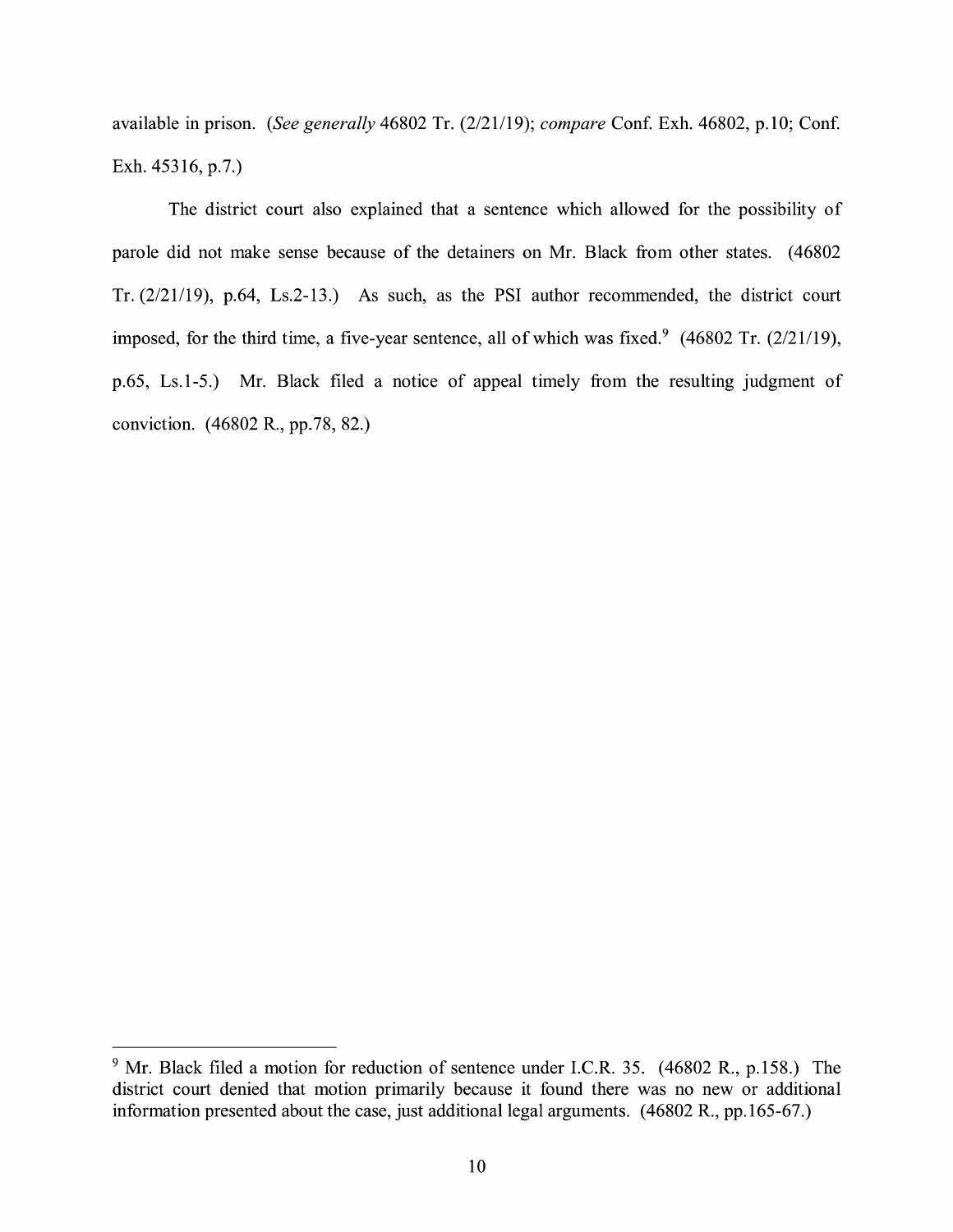# **ISSUE**

Whether the district court abused its discretion by not acting consistently with the applicable legal standards, which are rooted in the Eighth Amendment, when it imposed Mr. Black's sentence.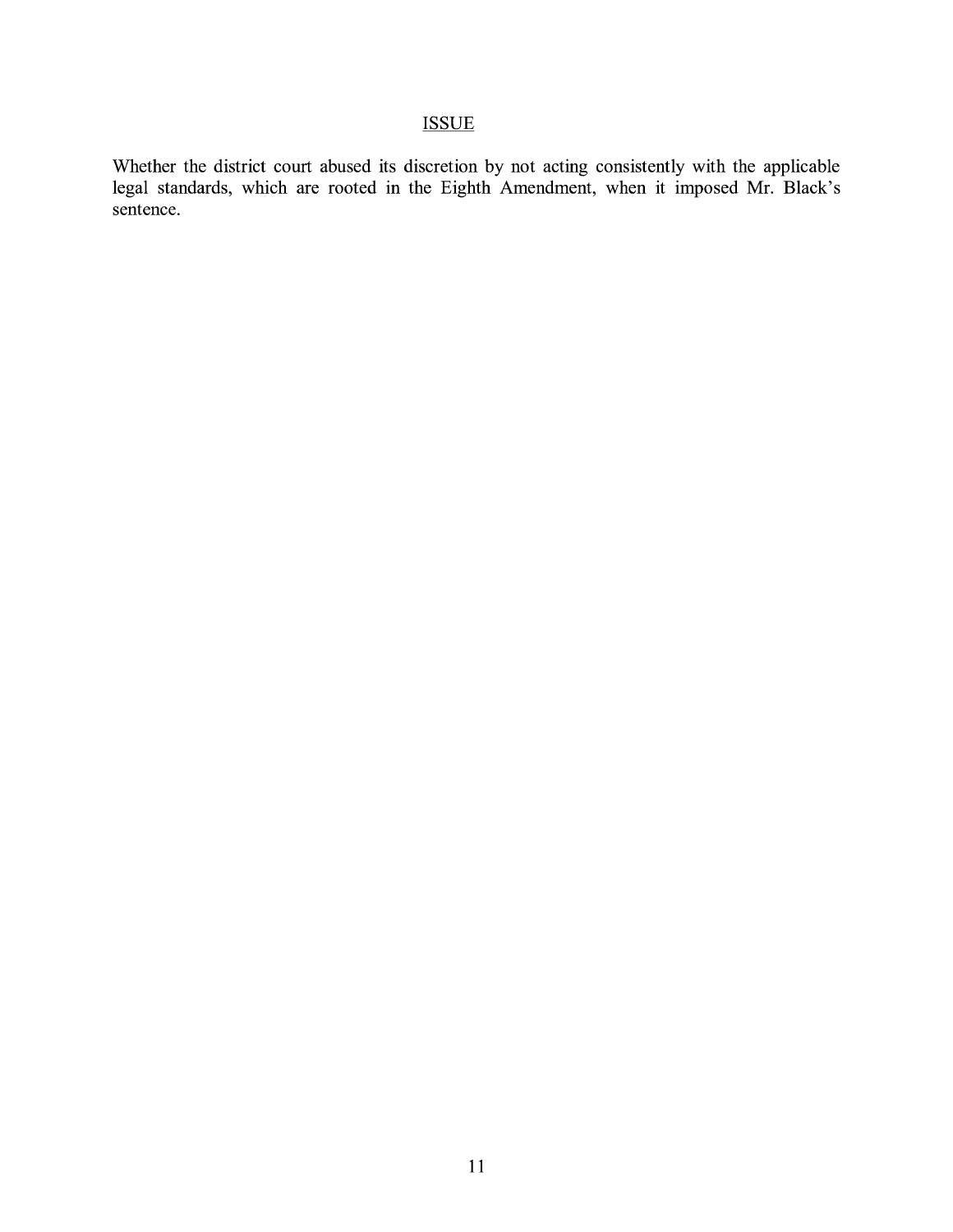#### ARGUMENT

## The District Court Abused Its Discretion By Not Acting Consistently With The Applicable Legal Standards, Which Are Rooted In The Eighth Amendment, When It Imposed Mr. Black's Sentence

#### A. Standard Of Review

Sentencing decisions are committed to the district court's discretion. *State v. Reinke,* l 03 Idaho 771, 771 (Ct. App. 1982). The district court abuses its discretion when: (1) it fails to recognize the issue as one of discretion; (2) it acts beyond the outer bounds of its discretion; (3) it acts inconsistently with the applicable legal standards, or ( 4) it reaches its decision without exercising reason. *Lunneborg v. My Fun Life,* 163 Idaho 856, 863-64 (2018). In this case, as it has twice before, the district court's sentencing decision failed under the third and fourth prongs of that test.

## B. The Legal Standards Applicable To The Consideration Of A Defendant's Intellectual Disability At Sentencing Are Rooted In The Protections Embodied In The Eighth Amendment

"The Eighth Amendment proscribes 'all excessive punishments, as well as cruel and unusual punishments that may or may not be excessive."' *Kennedy v. Louisiana,* 554 U.S. 407, 419 (2008) (quoting *Atkins v. Virginia,* 536 U.S. 304, 311 n.7 (2002)). This protection "flows from the basic 'precept of justice that punishment for [a] crime should be graduated and proportioned to [the] offense."' *Id.* (quoting *Weems v. United States,* 217 U.S. 349,367 (1910)) (alterations from *Kennedy).* This consideration "must embrace and express respect for the dignity of the person, and the punishment of criminals must conform to that rule." *Id.* (citing *Trop v. Dulles,* 356 U.S. 86, 100 (1958). Therefore, one of the guiding principles of the Eighth Amendment is that "the severity of the appropriate punishment necessarily depends on the culpability of the offender." *Atkins,* 536 U.S. at 318.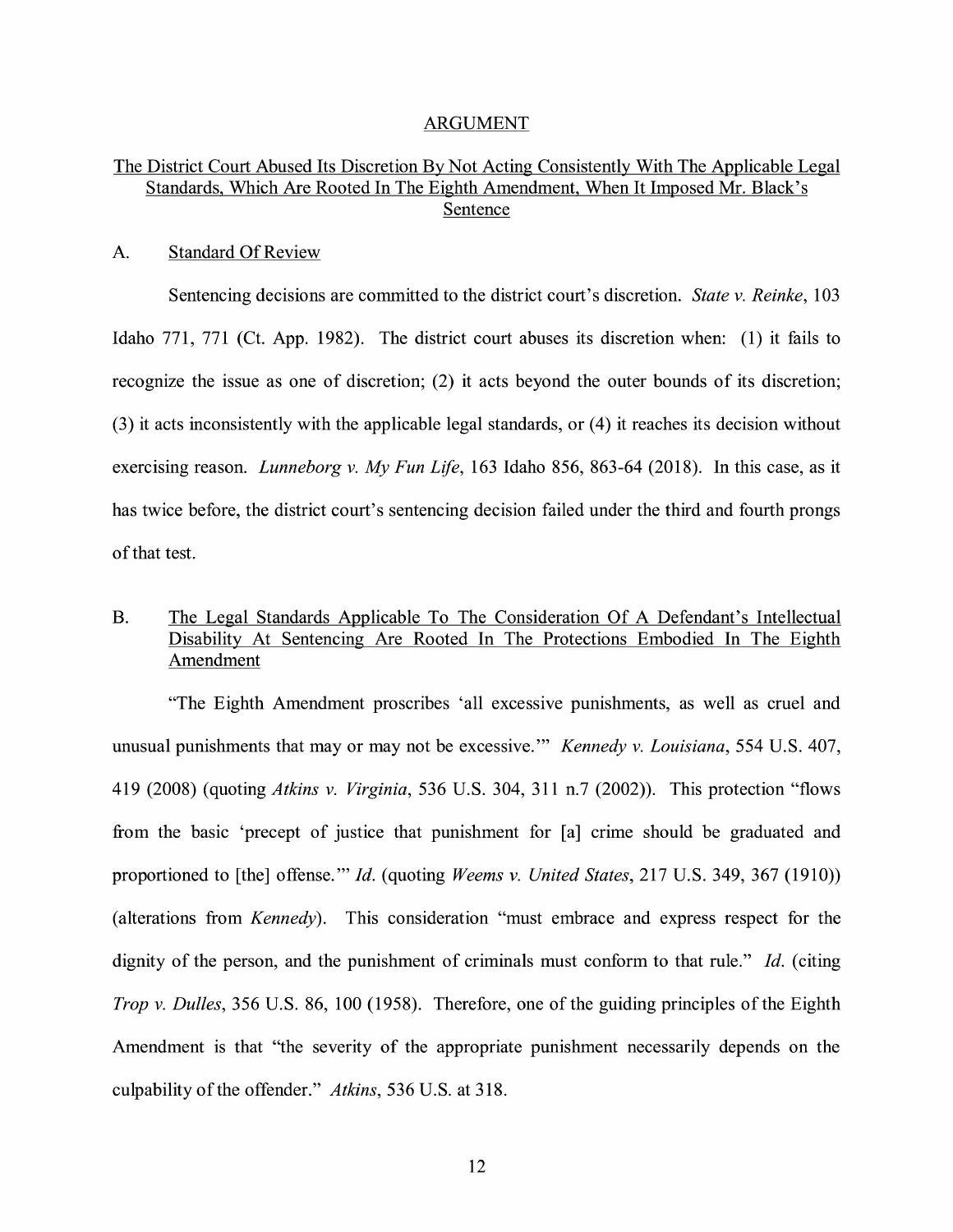To that point, cognitive and behavioral impairments make a person less morally culpable than a person without those impairments. *Id.* at 320. Therefore, the United States Supreme Court has repeatedly reaffirmed, cognitive and behavioral impairments are "inherently mitigating" under the Eighth Amendment. *Tennard v. Dretke*, 542 U.S. 274, 287 (2004) (citing *Atkins*, 536 U.S. at 316). Thus, to give a person's intellectual disability the significant consideration, the sentencing court should consider the fact that the person with the intellectual disability was "less able than a normal adult to control his impulses or to evaluate the consequences of his conduct," so as to consider whether he "was less morally culpable than defendants who have no such excuse." *Penry v. Lynaugh*, 492 U.S. 302, 322-23 (1989) (internal quotation omitted), *abrogated on other grounds by Atkins*, 536 U.S. 304.

While these considerations often arise in the context of capital cases, the United States Supreme Court has applied these principles in the non-capital context. *See, e.g., Graham v. Florida*, 560 U.S. 48, 61 (2010) (applying them to a fixed-life sentence). As a result, the failure to properly consider evidence in this regard is more than a simple abuse of discretion – it raises constitutional concerns. *See, e.g., Atkins*, 536 U.S. at 311 (quoting *Robinson v. California*, 370 U.S. 660, 666-67 (1962)) (explaining that a 90-day sentence, though not excessive as a matter of law, was still impermissibly excessive under the Eighth Amendment when it was imposed "as a penalty for the 'status' of narcotic addiction," and applying that rationale in the context of cognitive impairments). Of course, the requirement that intellectual disability be considered as a significant factor does not mean that it must be considered the overriding factor or that it be given the most weight in the ultimate sentencing decision. *See, e.g., Black II*, 2018 WL 4940310, \*5. But it must still be considered as a significant factor within that weighing. *Id*. at \*\*3-4.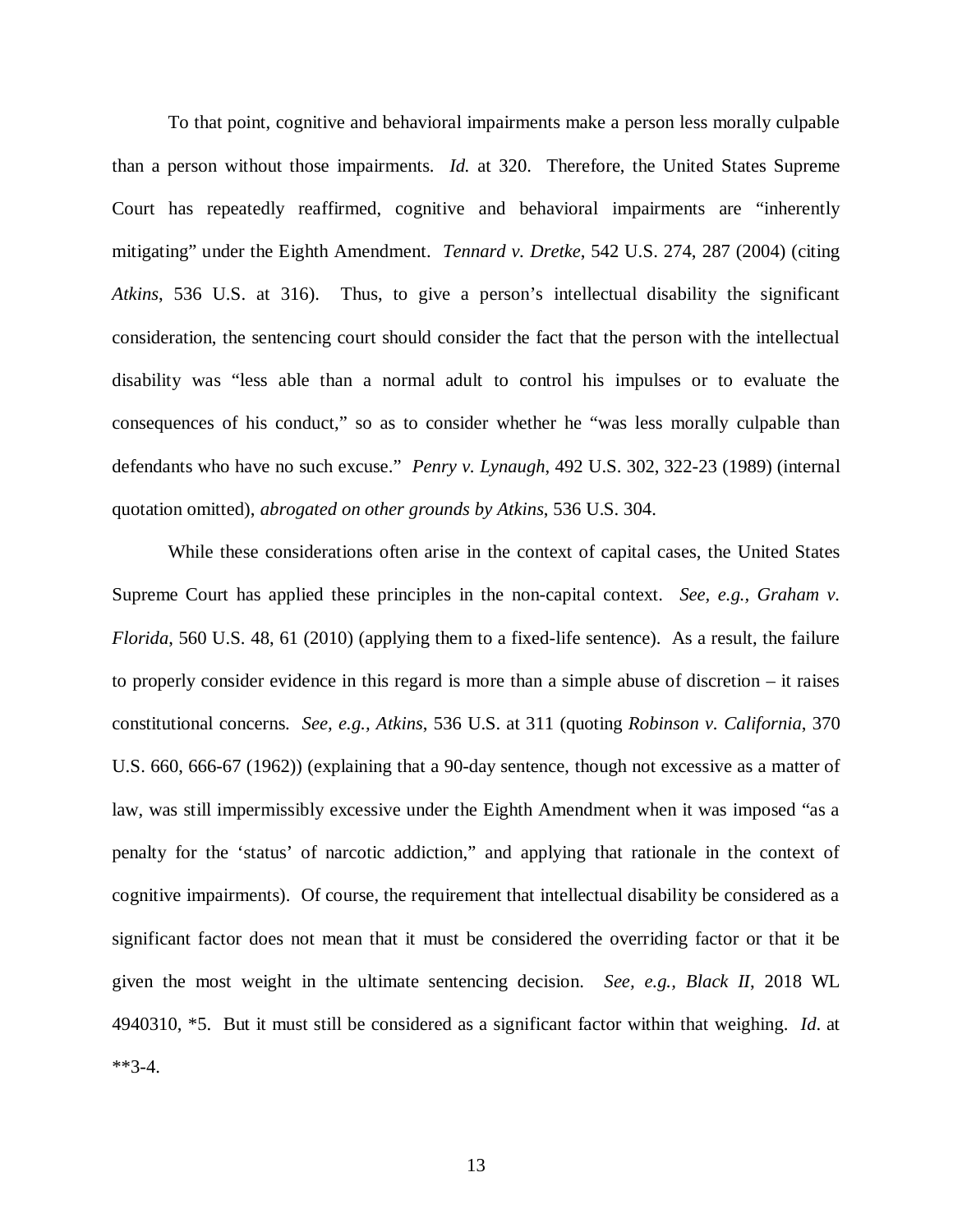C. The District Court Consistently Downplayed The Significance Of Mr. Black's Intellectual Disability For Reasons Inconsistent With The Applicable Legal Standards Or In Ways Contrary To The Facts Of This Case

Though the district court asserted it would be considering Mr. Black's intellectual disability as a significant factor *(see* 46802 Tr. (2/21/19), p.40, Ls.9-15), its subsequent explanations of the sentence demonstrate it was not actually doing so. *See State v. Quintana,*  155 Idaho 124, 129 (Ct. App. 2013) (explaining that, for a sentencing decision to be held within the district court's discretion, "the record must show the court adequately considered the substance of the factors when it imposed the sentence"); *compare Tennard,* 542 U.S. at 283 ("Despite paying lipservice to the principles guiding issuance of a [certificate of appealability], the Fifth Circuit's analysis proceeded along a distinctly different track.") (internal citation omitted); *State v. Van Komen*, 160 Idaho 534, 540 (2016) (explaining that, while there was a way by which the district court could have properly made the sentencing decision it did, its "own words" revealed that its actual reasoning was contrary to the Fifth Amendment's protections and, therefore, its decision had to be vacated).

What the record actually shows is that the district court repeatedly downplayed the significance of Mr. Black's intellectual disability as a mitigating factor. As such, the district courts actual words demonstrate it did exactly the same thing that the previous judge erroneously did at the second sentencing hearing, just in a less express manner. *Compare Black II,* 2018 WL 4940310 \*\*3-4. Therefore, it abused its discretion for the same reasons as before.

Even more troubling, the reasons the district court gave for why Mr. Black's intellectual disability was not, in its opinion, a significant factor have been rejected by the United States Supreme Court as being contrary to the applicable Eighth Amendment principles or are otherwise contrary to the recognized legal standards. As such, even if the district court was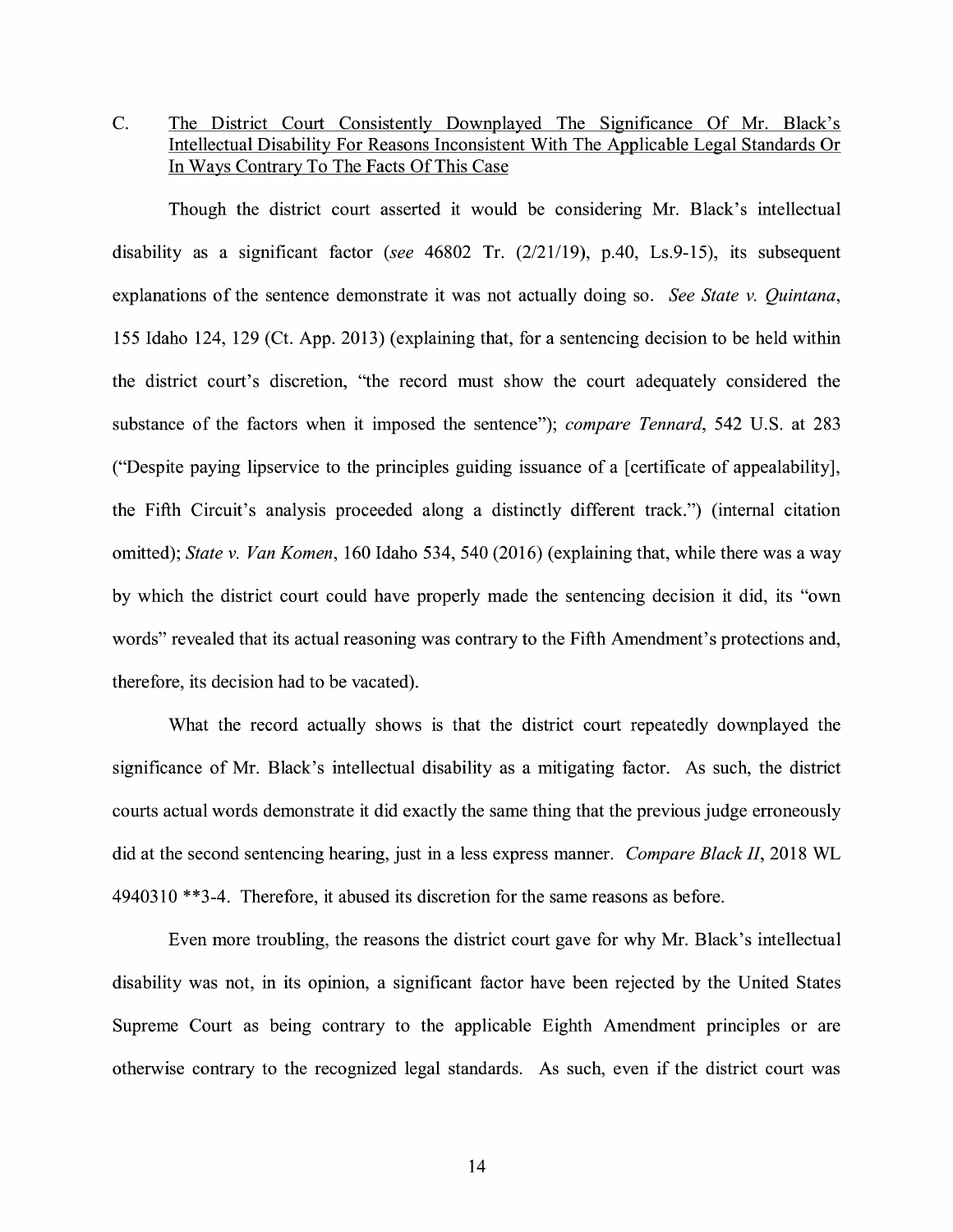giving Mr. Black's intellectual disability "significant" consideration, it did not do so in a way that was consistent with the applicable legal standards, and so, still abused its discretion.

### 1. The district court improperly concluded Mr. Black's intellectual disability was not mitigating because it was "mild," rather than "profound"

The district court repeatedly and expressly focused on the severity of Mr. Black's condition as a reason his intellectual disability was not significant.  $(46802 \ (2/21/19)$  Tr., p.36, Ls.3-9, p.48, L.9 - p.49, L.3, p.50, Ls.7-8.). The United States Supreme Court has, however, held that the distinction between "mild" and "severe" impairments is not an appropriate basis upon which to disregard the impact of such a condition on the defendant's culpability. *Tennard,*  542 U.S. at 286-87. Specifically, the *Tennard* Court explained: "We have never denied that gravity has a place in the relevance analysis, insofar as evidence of a trivial feature of the defendant's character or the circumstances of the crime is unlikely to have any tendency to mitigate the defendant's culpability," but, the Court made clear, "to say that only those features and circumstances that a panel of federal appellate judges deems to be 'severe' (let alone 'uniquely severe') could have such a tendency is incorrect." *Id.; accord Black II,* 2018 WL 4940310 (explaining that, while a defendant's intellectual disability does not have to be given the most weight among the relevant factors, it still must be considered significant within that evaluation).

The *Tennard* Court then looked specifically at intellectual disabilities and explained they are not trivial features of a defendant's character: "impaired intellectual functioning is *inherently*  mitigating." *Id.* at 287 (citing *Atkins,* 536 U.S. at 316) (emphasis added). As such, even a "mild" intellectual disability, by its very nature, decreases the defendant's culpability when compared to an uninhibited adult. *See id.; accord Black II,* 2018 WL 4940310. Therefore, it is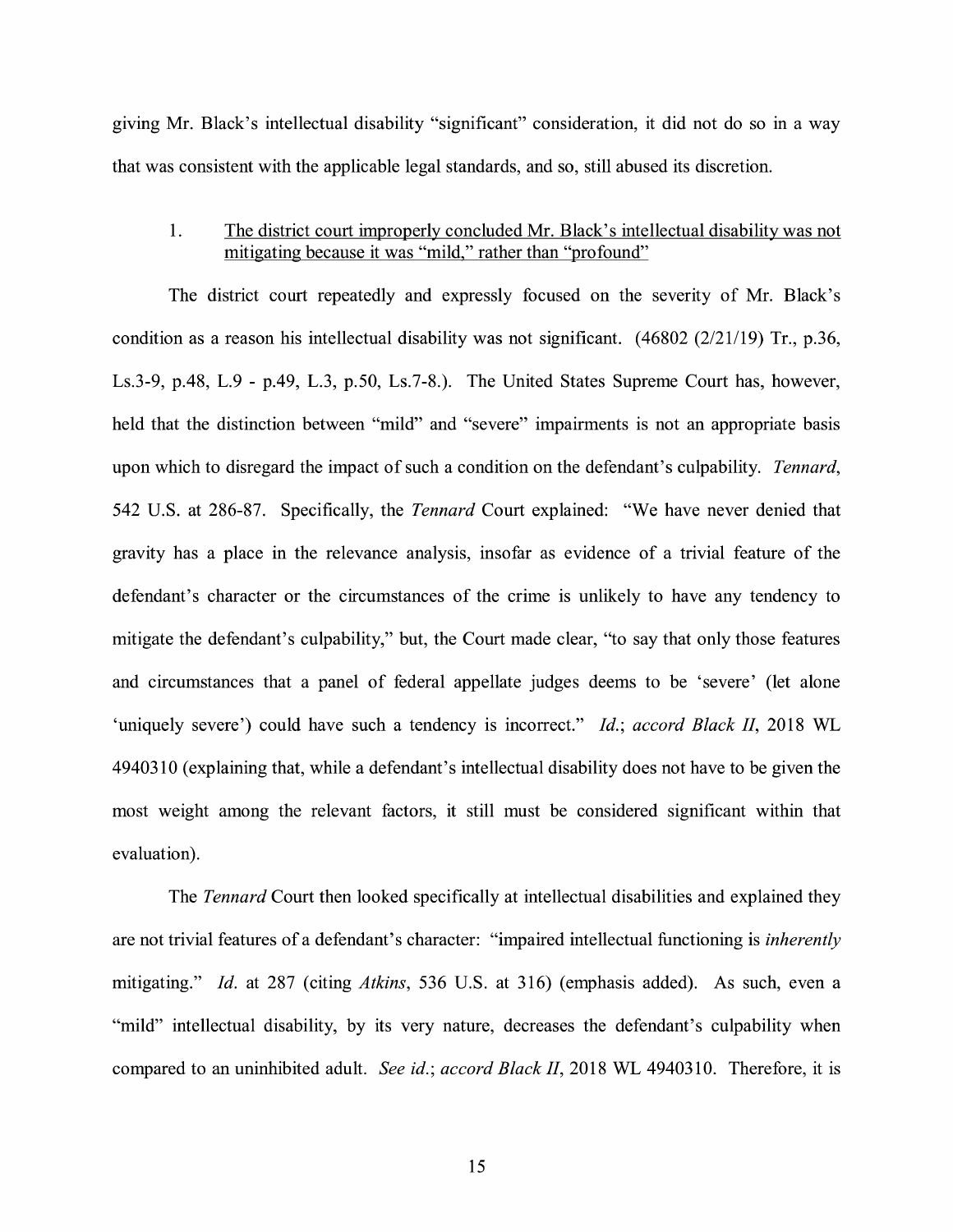improper to downplay the significance of an intellectual disability just because it is mild when compared to other intellectual disabilities. *See Tennard*, 542 U.S. at 286-87.

That is, however, precisely what the district court did by "emphasize[ing] mild, this is not a profoundly disable[d] individual." (46802 Tr. (2/21/19), p.50, Ls.7-8.) That error was on particular display in the way the district court addressed Mr. Black's arguments under *Larson*: "Mr. Larson was profoundly, intellectually disabled. Profoundly. And I say that, unlike Mr. Black, who is mildly intellectually disabled." (46802 Tr. (2/21/19), p.36, Ls.3-9.) What the district court was saying was that Mr. Larson's intellectual disability was mitigating because it was severe, whereas Mr. Black's was not mitigating because it was only mild, and that is improper under *Tennard*. Thus, by considering Mr. Black's intellectual disability as not mitigating because it was not severe, the district court failed to give it the significant consideration required by the applicable legal standards.

Moreover, the abuse of the district court's discretion in this regard is revealed by the fact that its basis for distinguishing *Larson* was actually directly contrary to the information in the two psychological evaluations of Mr. Black. The district court determined Mr. Larson was far more intellectually disabled than Mr. Black because Mr. Larson's disability affected his day-today functioning. (46802 Tr. (2/21/19), p.36, Ls.12-21.) Mr. Larson was, for example, unable to tie his shoes or keep his living area clean, though his thinking abilities were equivalent to a nineyear old's, and he was capable of reading at a third-grade level. *Larson*, 558 F.Supp.2d at 1111- 12 (also noting his parents also appeared to have their own adaptive and social-functioning problems, which likely exacerbated Mr. Larson's issues).

However, Dr. Jorgensen expressly concluded that Mr. Black's disability also left him "unable to live independently due to limited adaptive functioning skills." (46802 Conf. Exhs.,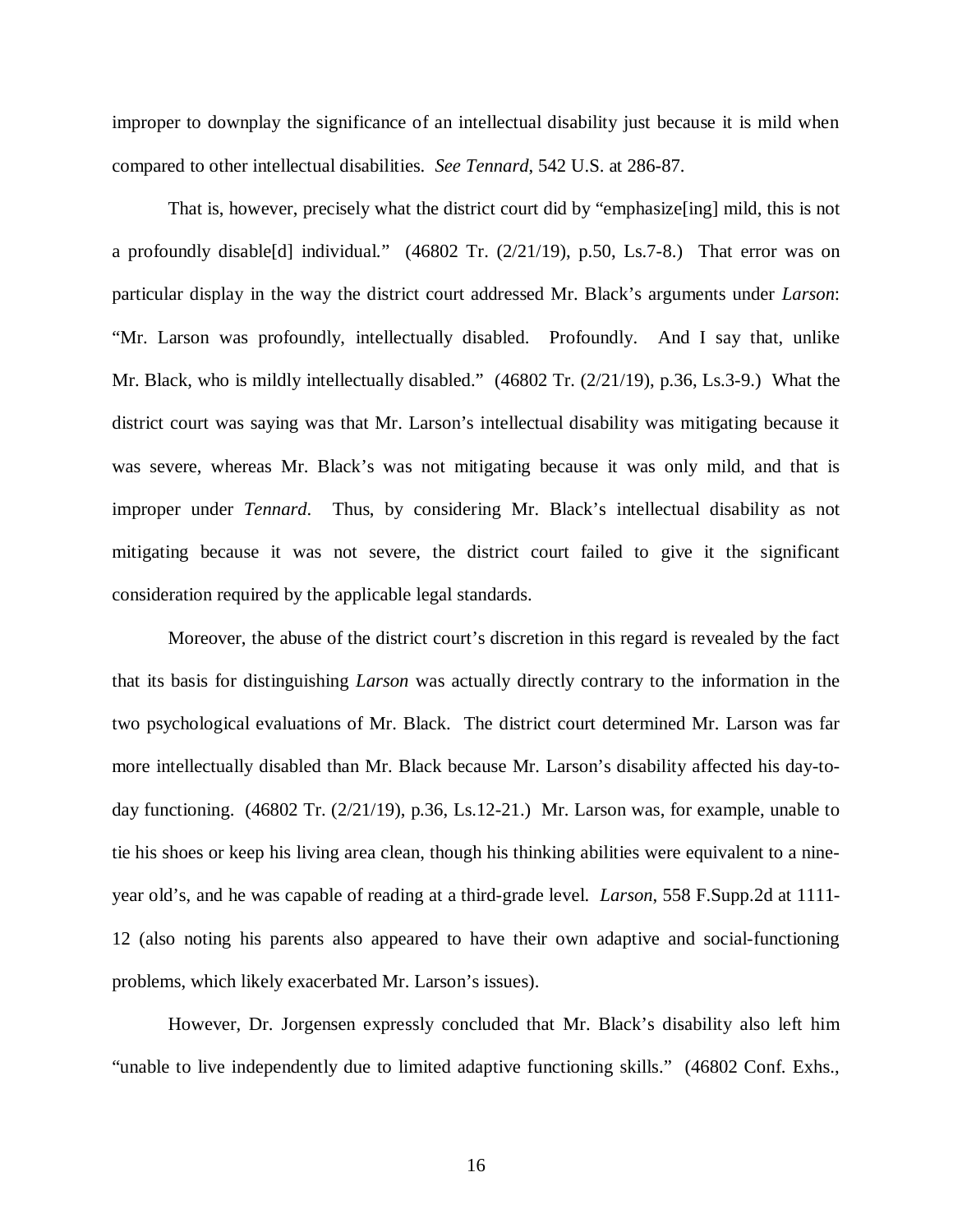p.8.) The reason Mr. Black appeared more capable than Mr. Larson was, as Dr. Sombke explained, that Mr. Black had been able to develop certain coping mechanisms to deal with his impairments. (45316 Conf. Exhs., pp.6-8.) However, the appropriateness of those mechanisms is debatable since using cocaine was one of the primary ways Mr. Black "copes" with his symptoms. (45316 Conf. Exhs., p.6; *accord* 46802 Conf. Exhs., p.9.) Moreover, Dr. Jorgensen specifically noted that these coping mechanisms are not overly effective, as Mr. Black's performance regarding "impulse responding and errors" is still "somewhat lower than expected," when compared with the way he presents himself generally. (*See* 46802 Conf. Exhs., p.7.) In fact, of the two, *Mr. Larson* had the higher IQ score – he scored 70, *Larson*, 558 F.Supp.2d 1111, whereas Mr. Black's only scored 67. (46802 Conf. Exhs., pp.7-8.) Thus, while Mr. Larson's disability may have presented in more drastic ways than Mr. Black's, the two were not as different as the district court made out in terms of the significance of their conditions or their impact on the person's culpability.

As such, the psychological examination reports make it clear that Mr. Black's intellectual disability, mild though it might be described, still had a significant impact on the way in which he acted when compared with an uninhabited adult – "by definition," his disability affected his ability to conform his conduct to expectations, and thus, reduced his moral culpability. *Atkins*, 536 U.S. at 318. Therefore, his intellectual disability needed to be given significant consideration in mitigation in its own right, lest the resulting sentence be unconstitutionally disproportionate to the severity of his conduct and culpability. *See id*. As a result, the fact that the district court downplayed the significance of Mr. Black's intellectual disability on the improper determination that it was only "mild" demonstrates that it did not act in accordance with the applicable legal standards, and thus, abused its discretion.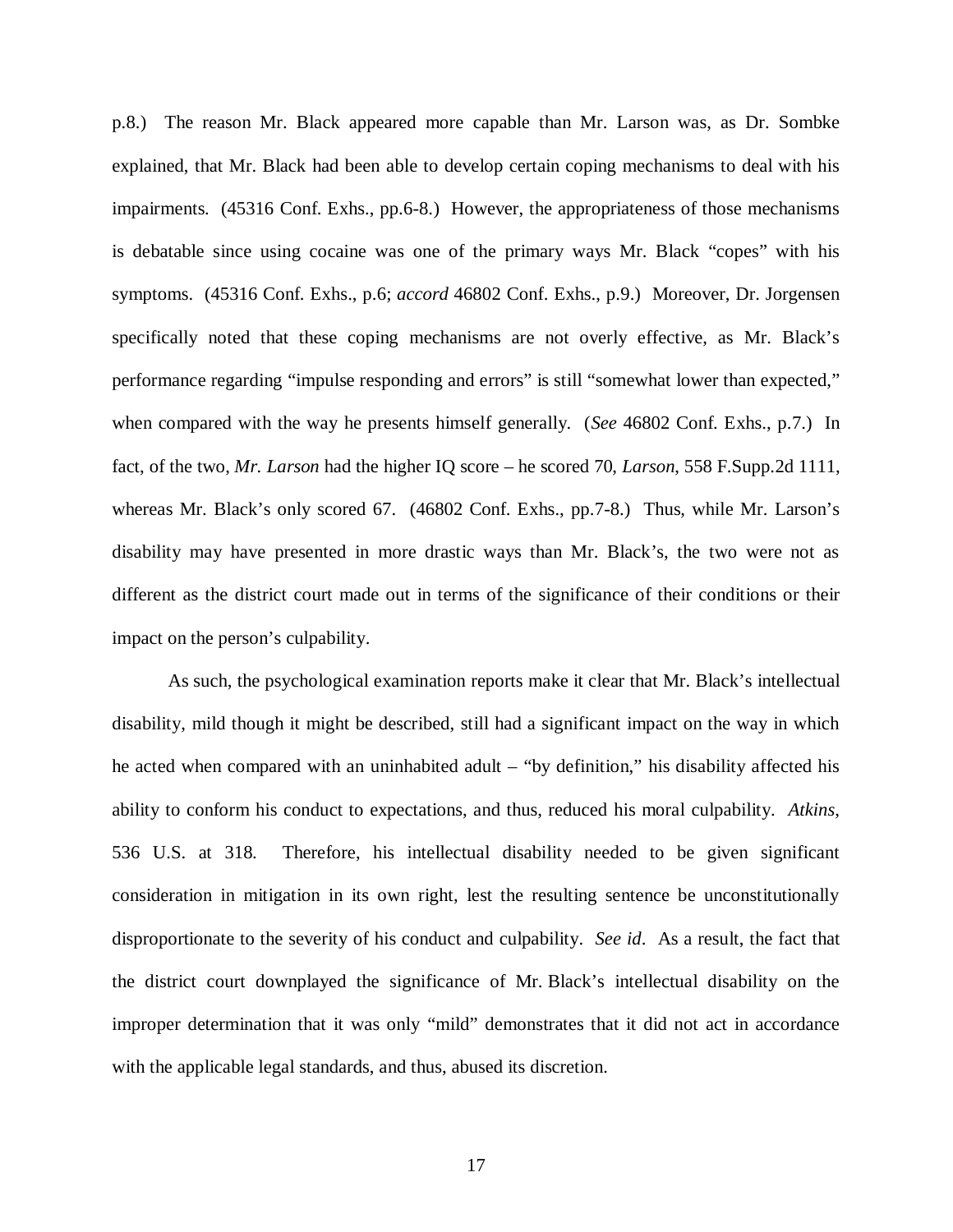2. The district court improperly concluded Mr. Black's intellectual disability was not mitigating because his underlying conduct was "deliberate" rather than "impulsive"

The district court also repeatedly downplayed the significance of Mr. Black's intellectual disability based on its conclusion that his criminal conduct was "deliberate" rather than "impulsive." *((See* 46802 Tr. (2/21/19), p.45, Ls.14-21 ("I really do not think these crimes are impulsive. Impulsive is kind of crimes of opportunity, and according to Mr. Black's own words, you're going to see that these are well thought-out crimes, and he expresses that, not impulsive."); *accord* 46802 Tr. (2/21/19), p.53, L.5 - p.54 L.10.) Basically, what the district court was saying is that Mr. Black's intellectual disability did not affect his culpability because he was able to act deliberately.

That analysis runs contrary to the Eighth Amendment principles long recognized by United States Supreme Court precedent: "Impaired intellectual functioning has mitigating dimension beyond the impact it has on the individual's ability to act deliberately." *Tennard,* 542 U.S. at 288. In other words, "[p]ersonal culpability is not solely a function of a defendant's capacity to act 'deliberately."' *Penry,* 492 U.S. at 322. That is because impulsivity often manifests, as in Mr. Black's case, by affecting the person's "attention span, attention focus, and selectivity in the attention process," and those issues can prevent the person from responding appropriately in a given situation. Diane Courselle, Mark Wyatt, & Donna Sheen, *Suspects, Defendants, and Offenders with Mental Retardation in Wyoming,* 1 Wyo. L. Rev. 1, 22 (2001).

In *Penry,* for example, the defendant had acted "deliberately" in deciding to kill a person so as to avoid detection of other criminal conduct. *Id.* at 322-23. However, that did not mean his intellectual disability was not still mitigating. Rather, the *Penry* Court held his intellectual disability was still significant because the juror who concluded he deliberately killed his victim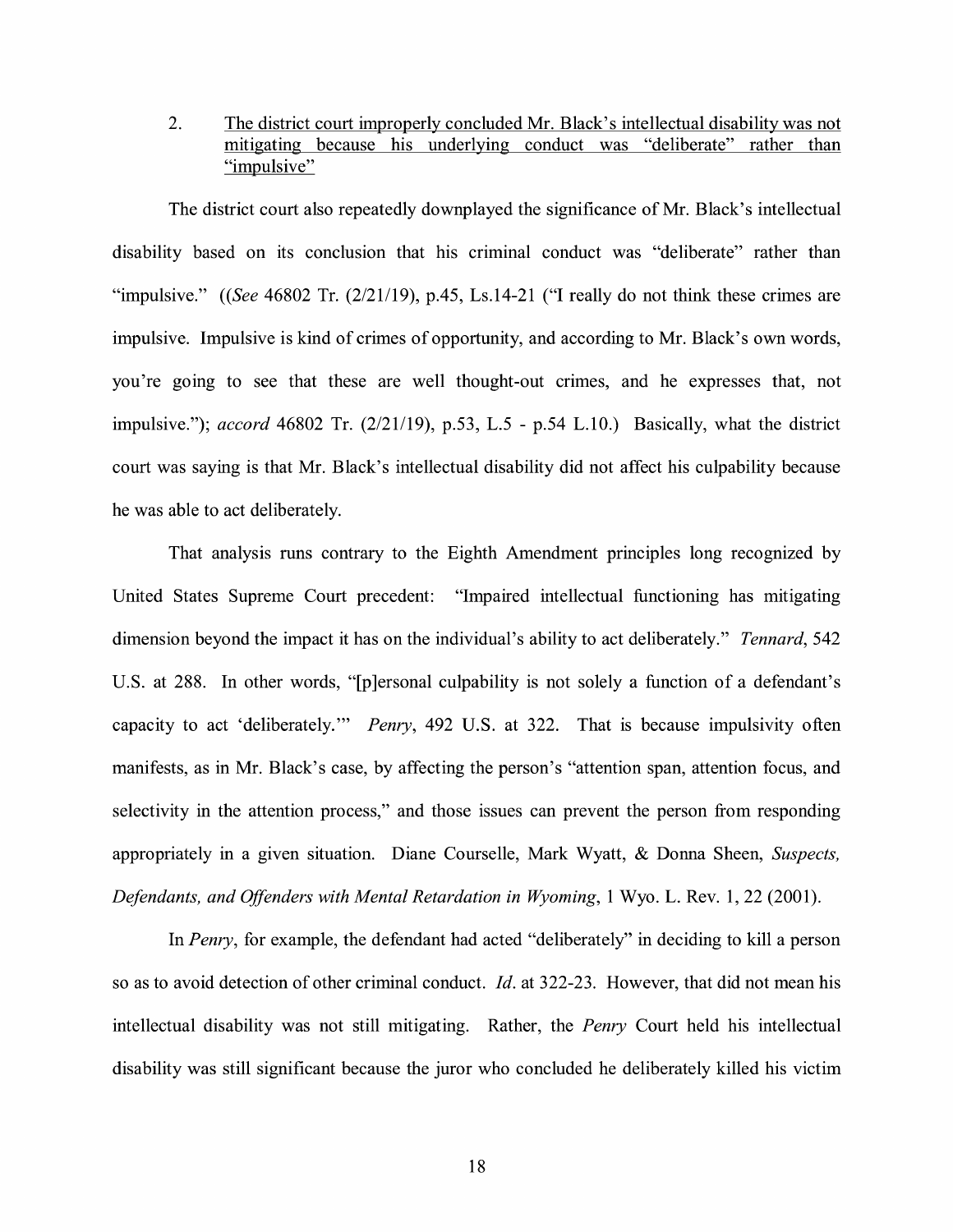"could also conclude that Penry was less morally culpable than defendants who have no such excuse but who acted 'deliberately' as that term is commonly understood" because his intellectual disability made him less able "to control his impulses or to evaluate the consequences of his conduct." *Id*. Therefore, even if the intellectually disabled person acts deliberately, the district court must still give significant consideration to the impact their disability had on their moral culpability for engaging in that deliberate conduct. *See id*.; *see also Tennard*, 542 U.S. at 288.

The psychological evaluations actually demonstrate that is the case with Mr. Black. In fact, Dr. Jorgensen's conclusions directly contradict the district court's assertions that Mr. Black's conduct was not impulsive. Specifically, Dr. Jorgensen explained that Mr. Black struggles with adaptive functioning skills because of his intellectual disability. (46802 Conf. Exhs., p.8.) These struggles become worse during depressive episodes. (46802 Conf. Exhs., p.9.) During these periods of increased stress, "he is unable to manage triggers *and impulses*," and so, begins using cocaine. (46802 Conf. Exhs., p.10 (emphasis added).) The stress continues to increase as his conduct puts strain on the relationships with his family. (46802 Conf. Exhs., p.9.) As a result, "[*h*]*e is also impulsive* and flees the area and engages in poor decision making by stealing credit cards to support his drug addiction and avoid feeling negative emotions." (46802 Conf. Exhs., p.9 (emphasis added).) Thus, the reason he engaged in this deliberate is that he is acting on impulse.

As such, in Mr. Black's case, his conduct is properly described as *both* "deliberate" *and* "impulsive," not one or the other. Therefore, the district court abused its discretion by downplaying the significance of Mr. Black's intellectual disability based on the idea that those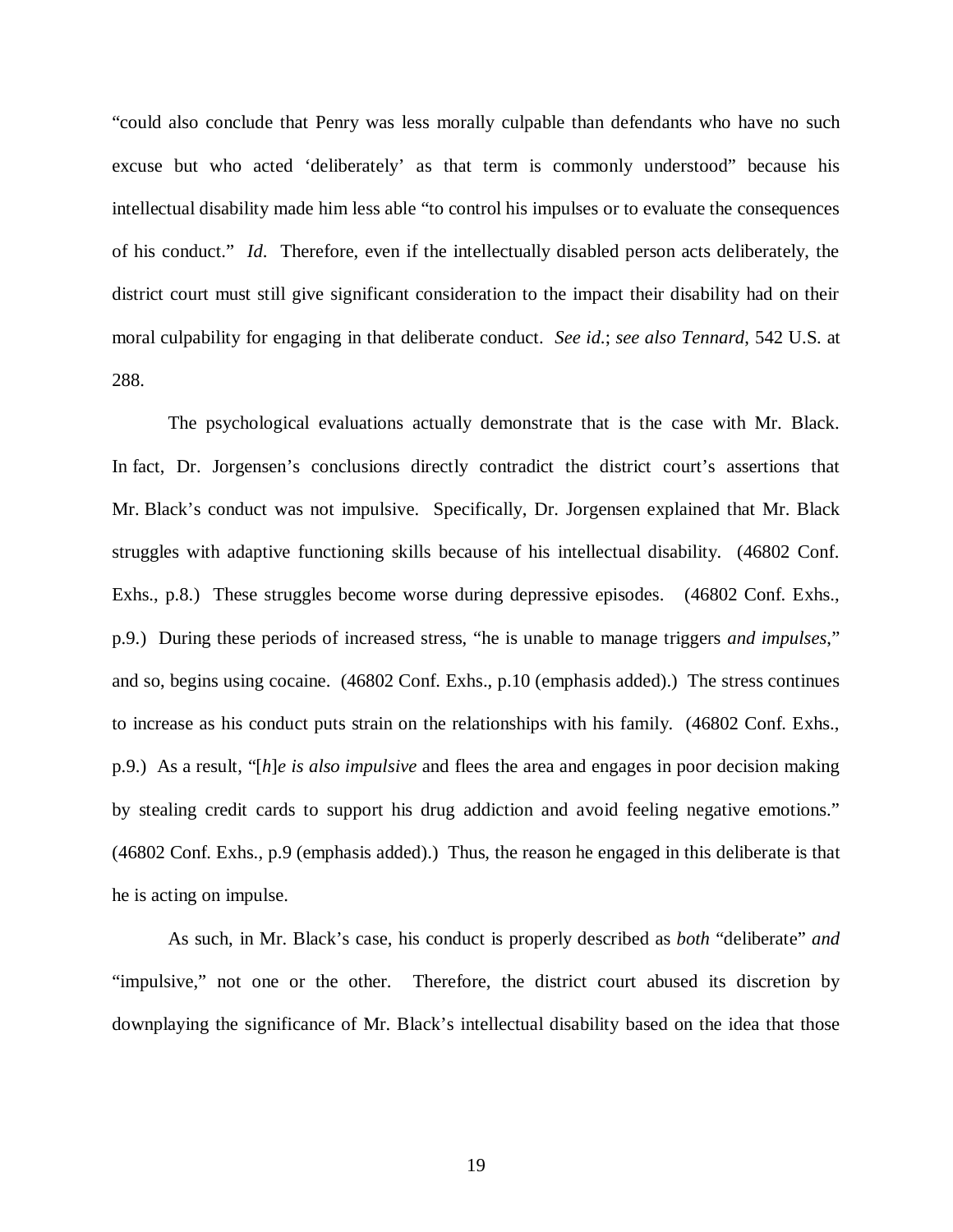two concepts are mutually exclusive. In doing so, it failed to act consistent with the applicable legal standards and with the facts of this case.

### 3. The district court's improper focus on incapacitating Mr. Black demonstrated it was not giving his intellectual disability the required significant consideration

The district court also demonstrated it was not giving significant consideration to Mr. Black's intellectual disability as a mitigating factor when it asserted the only way it felt it could protect society was to incapacitate Mr. Black by keeping him out of society for as long as possible. (46802 Tr. (2/21/19), p.62, Ls.11-13 ("The one thing I do know is if he's incarcerated, he's not going to be creating new victims on the outside.").) Again, its analysis flies in the face of United States Supreme Court precedent under the Eighth Amendment: "Incapacitation cannot override all other considerations, lest the Eighth Amendment's rule against disproportionate sentences be a nullity." *Graham,* 560 U.S. at 73. The Idaho Supreme Court has also addressed this point, explaining that focusing on one factor (such as incapacitation) regardless of what the mitigating factors show means the district court has not given those other factors the significant consideration required. *See State v. Knighton,* 143 Idaho 318, 320 (2006) ( explaining that abuses of discretion had been found in various cases because the district court had failed to give significant consideration to mitigating factors by improperly focusing on one goal of sentencing to the exclusion of others).

The district court's only attempted justification of its incapacitation analysis was the idea that incapacitating Mr. Black for as long as possible would promote his rehabilitation by forcing a longer period of sobriety and treatment on him. (46802 Tr. (2/21/19), p.63, Ls.18-22.) That attempted justification does not reflect an exercise of reason. In fact, it is so irrational that Congress has passed legislation instructing the federal courts to not use it, and the United States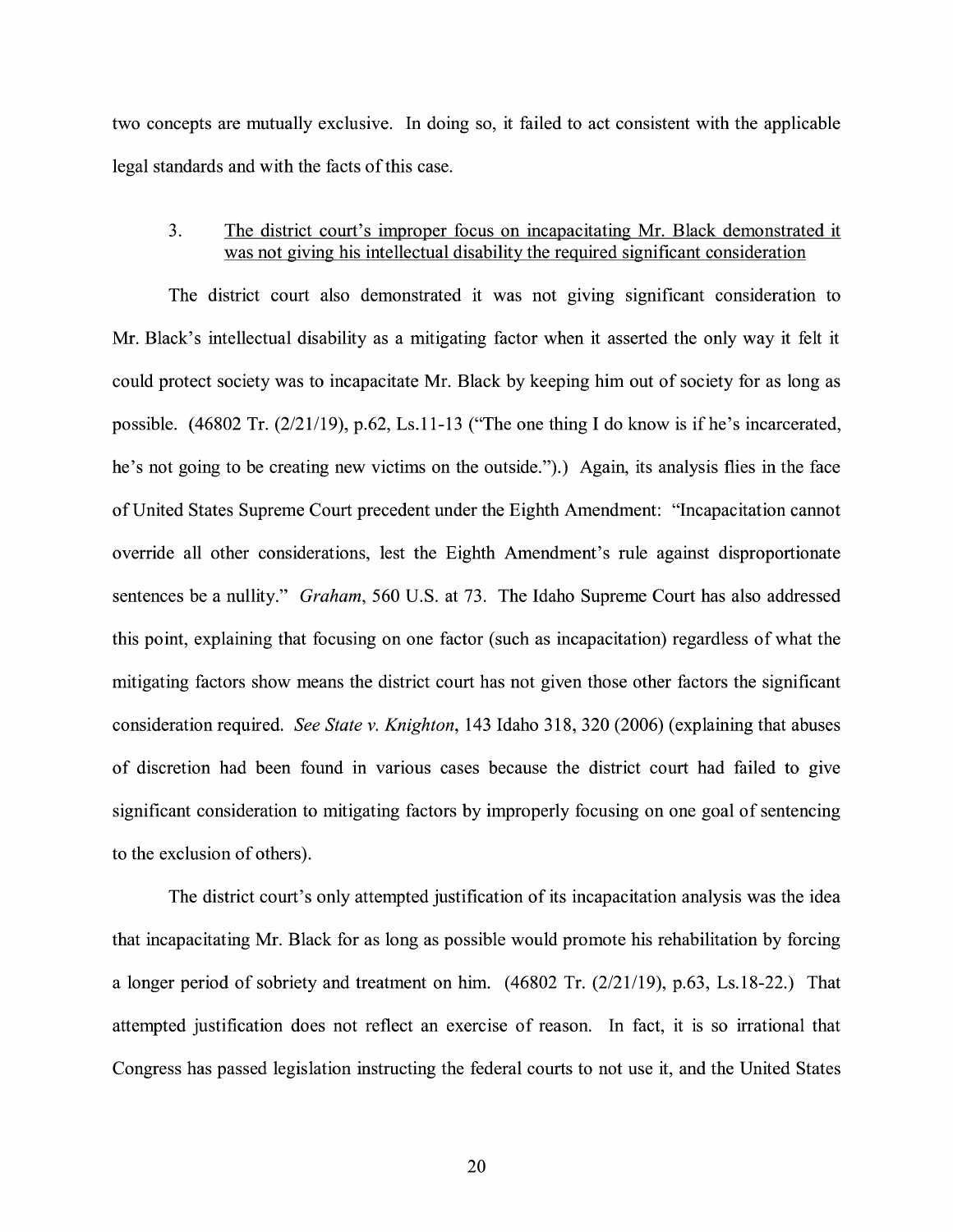Supreme Court has recognized that restriction as valid: "Section 3582(a) precludes sentencing courts from imposing or lengthening a prison term to promote an offender's rehabilitation." *Tapia v. United States*, 564 U.S. 319, 328-29 (2011) (addressing 18 U.S.C.A. § 3582(a)).

The *Tapia* Court explained the reason that it is unreasonable for sentencing courts to consider elongating a period of confinement to promote rehabilitation is that sentencing courts do not actually have the power to ensure the defendant will receive the rehabilitative opportunities during the ensuing period of incarceration. *Id*. at 331; *cf. State v. Le Veque*, 164 Idaho 110, 117 (2018) (explaining that, while the district court had recommended the defendant receive sex offender treatment, IDOC decided to put him in substance abuse treatment instead, and that the district court could not relinquish jurisdiction based, in any part, on the fact that the defendant did not get the particular treatment it had recommended).

Moreover, the district court's conclusion in this regard is contradicted by the psychological evaluations. In fact, Dr. Jorgensen actually explained that long term incarceration would *not* promote Mr. Black's rehabilitation: "Incarceration is not a supportive environment, and long term incarceration often has negative cognitive and psychological effects on those incarcerated." (46802 Conf. Exhs., p.10.) Rather, both Dr. Jorgensen and Dr. Sombke explained Mr. Black would also need to be provided treatment and accommodations to help him maintain his sobriety and medication regimen upon his eventual release. (46802 Conf. Exhs., pp.7-10; 45316 Conf. Exhs., pp.7-8.) This is because Mr. Black's intellectual deficiency limits his adaptive functioning skills and decreases his ability to control his impulses. (46802 Conf. Exhs., pp.7-8.) Mr. Black currently deals with that stress by using cocaine, and then commits crimes to support his cocaine use. (46802 Conf. Exhs., pp.7-9.) Mr. Black explained that this default to known patterns in times of stress is called "intellectual rigidity." (46802 Tr. (2/21/19), p.34,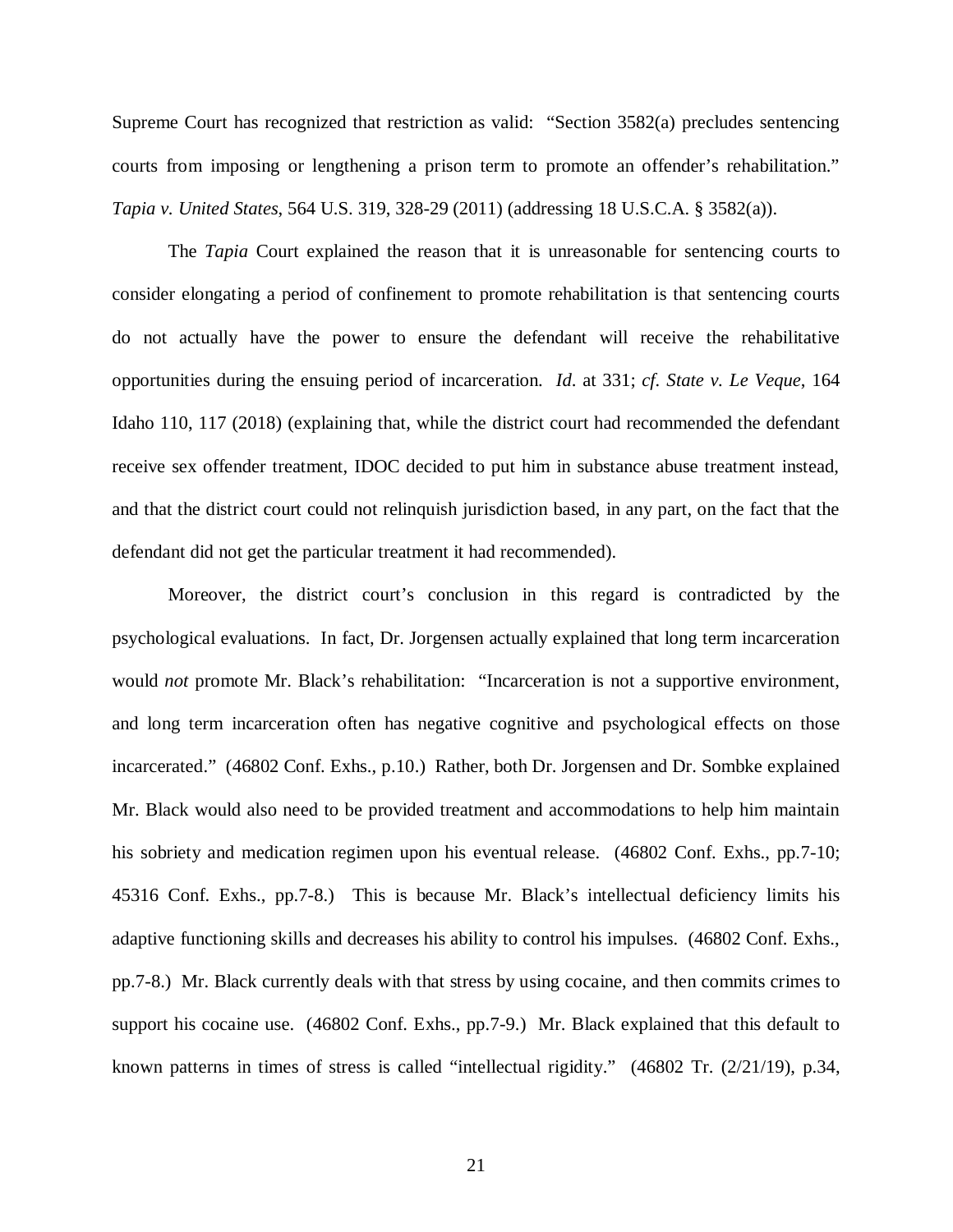Ls.1-20.) Therefore, he needs access to programming during that period of incarceration to help him learn how to deal with his issues, how to break the pattern of rigidity to promote *meaningful*  rehabilitation. Simply warehousing him in a sober environment is not enough, according to the psychological evaluations. Since the district court cannot ensure such programming even if it did recommend it, it was not reasonable to conclude that an increased term of incarceration would actually serve the goal of rehabilitation.

The bigger problem in this regard is that, as Dr. Sombke noted, Mr. Black was significantly less likely to receive the sort of counselling he needs in that regard while he is incarcerated. (45316 Conf. Exhs., p.7 ("Treatment for depression usually includes psychotropic medications and counselling. He could receive medication in an incarcerated setting and in the community, but counselling would be much less available in an incarcerated setting than in the community.") Thus, the two psychological evaluations reveal that a longer period of incarceration would actually *not* promote Mr. Black's rehabilitation despite the forced sobriety.

As such, the district court's attempt to justify the longer term of incarceration on the basis represents a failure to exercise reason and consider all the relevant facts in the record. Rather, the district court's analysis about using this sentence to incapacitate Mr. Black regardless of other considerations does precisely what *Graham* said is not permitted by the Eighth Amendment's protection against disproportionate sentences. As such, it abused its discretion by imposing the five-year, all-fixed, sentence.

## 4. The district court improperly relied on the PSI's specific recommendation to not deviate from the original, tainted sentence

The conclusion that the district court was not giving significant consideration to Mr. Black's intellectual disability is also demonstrated by the fact that it relied on the updated

22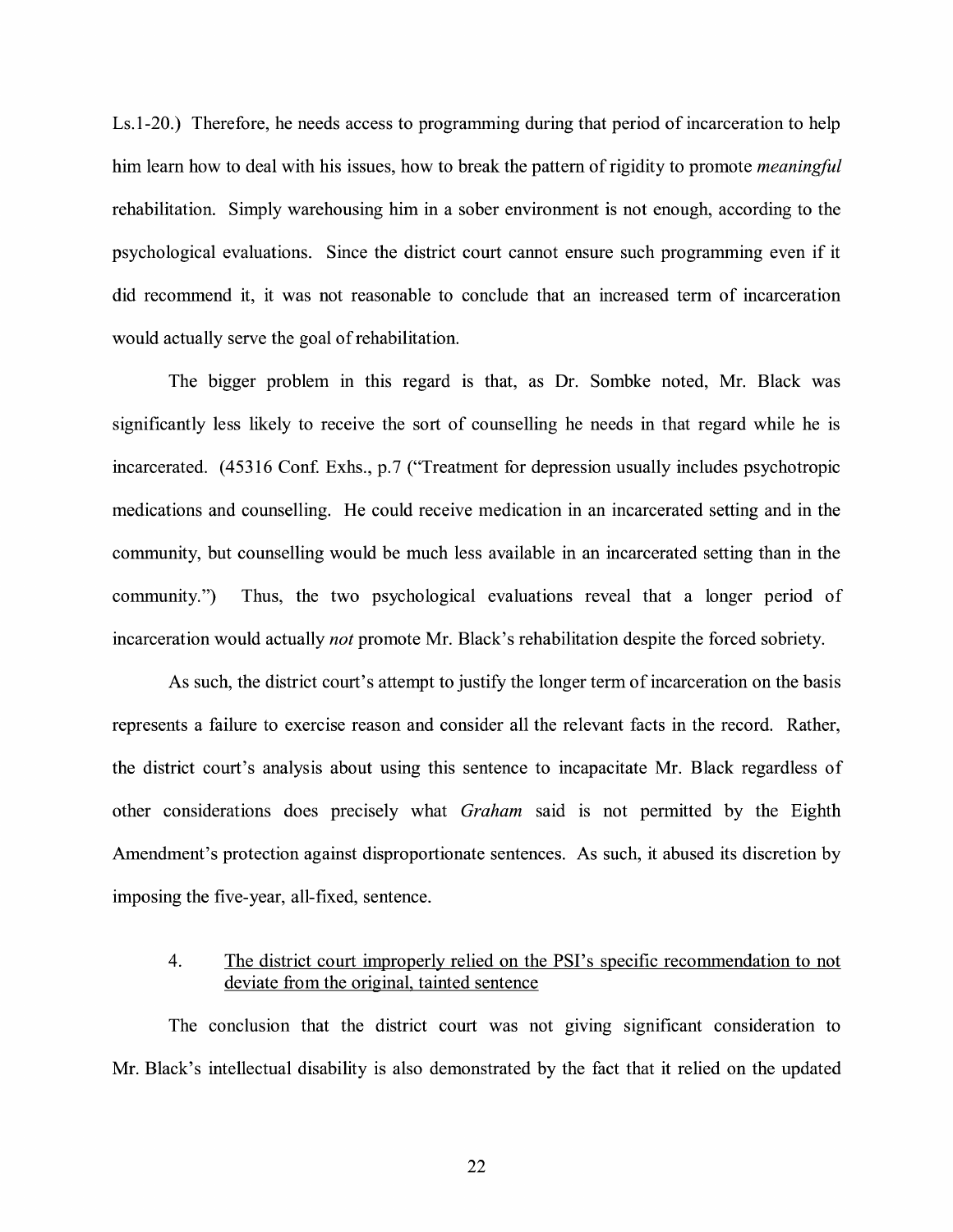presentence report's recommendation that "he serve the full five years," that the district court not use the psychological evaluations to justify "deviation from the Court's original sentence." (46802 Tr. (2/21/19), p.61, Ls.18-19; 46802 Con£ Exhs., p.2.) It is clearly improper for the district court to have relied on such a recommendation because the Idaho Supreme Court has made it clear the PSI authors are not permitted to give specific recommendations as to the length of the sentence in the first place. 10 I.C.R. 32(c); *cf State v. Draper,* 151 Idaho 576, 596 (2011) (noting that a statement in a PSI which suggested the author was recommending a sentence of life without parole was "inappropriate," and the only reason that did not create reversible error in the face of the defendant's objection was that, unlike in Mr. Black's case, there was no evidence the district court had actually read that recommendation in that particular manner).

The district court's reliance on that recommendation in this case is particularly troubling given the procedural history of this case. The "original sentence," which the PSI author was recommending this district court judge adopt despite the information in the psychological evaluations, was problematic *specifically because* it had not given proper consideration to the information in the psychological evaluations. *See Black II,* 2018 WL 4940310, \*\*3-4. Thus, by relying, even in part, on that improper recommendation, the district court infused its decision

<sup>&</sup>lt;sup>10</sup> Because neither party objected to the PSI's improper recommendation below, Mr. Black is not claiming that the improper recommendation in the PSI should, itself, result in a new sentencing hearing. *Compare State v. Rollins,* 152 Idaho 160 (Ct. App. 2011) (discussing whether such errors could still be reviewed under I.C.R. 32 for "manifest disregard" for the rule, rather than as "fundamental error"); *see also State v. Clinton,* 155 Idaho 271, 272 n.1 (2013) (explaining that the fundamental error test replaced the manifest disregard test in that context). Rather, he is simply arguing the district court's reliance on that information shows it was not acting consistently with the applicable legal standards or in an exercise of reason when it imposed his sentence.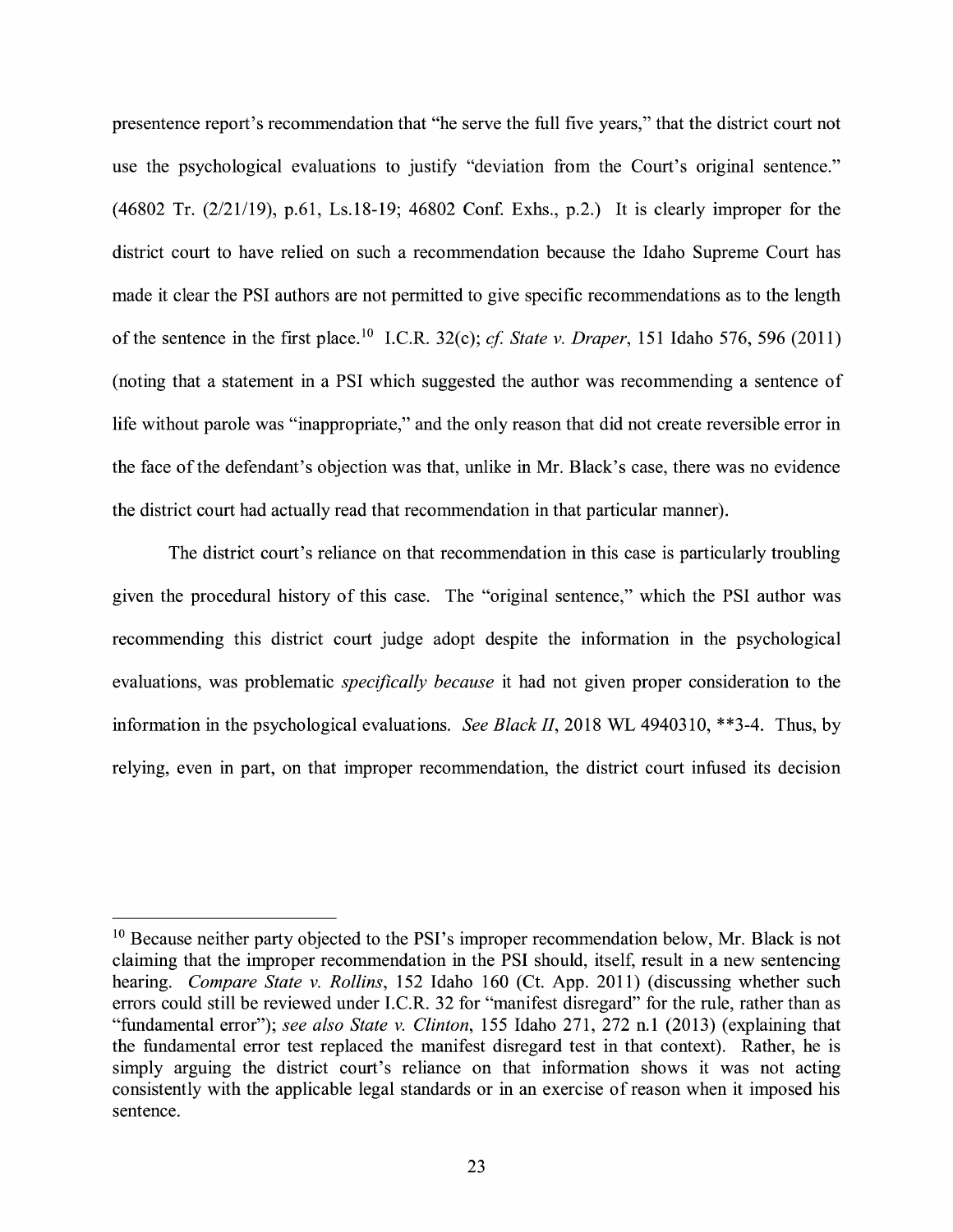with the error that permeated the original sentence  $-$  that it was imposed without giving the requisite significant consideration to his intellectual disability.<sup>11</sup>

5. The district court's conclusion that a sentence with an indeterminate term was not appropriate in Mr. Black's case was not based on an exercise of reason and impermissibly usurped the authority constitutionally given to the Parole Board

Finally, the district court's failure to exercise reason in imposing Mr. Black's sentence is apparent in its assertion that "I just don't thing that [it] makes sense" to impose the sentence repeatedly recommended by the prosecutor (five years with four fixed) because, in the district court's mind, providing Mr. Black an opportunity for release on parole would be meaningless due to Oregon's detainer on him. (46802 Tr. (2/21/19), p.64, Ls.2-18.) The district court's belief in that regard is unfounded. Idaho law provides for interstate compacts, which allow an inmate to serve time on an Idaho sentence in another state, and that law specifically accounts for the possibility that inmate will be on parole during that time. I.C.  $\S$  20-701, Art. IV(c). He would still be serving the Idaho sentence even if he were ultimately incarcerated in that other state. He might even have been able to serve that time in the community, if he were able to post bail during the pretrial proceedings in Oregon, or if Oregon chose to sentence him to a period of supervised release.<sup>12</sup>

 $11$  This is not to say that the new district court judge was trying to let the prior sentencing decision influence its decision. *(See* 46802 Tr. (2/21/19), p.18, Ls.19-25 (the new judge explaining she had not read the prior sentencing transcripts to avoid being influenced by the prior judge's comments).) However, she did read the appellate opinions in this case. (46802) Tr. (12/6/18), p.5, Ls.8-9.) As such, she was aware of the nature of the prior judge's error, and that it had tainted the entirety of the "original sentence" imposed in this case. *See Black II,* 2018 WL 4940310, \*\*3-4. As a result, relying on the PSI's recommendation still introduced the taint from the prior judge's analysis into the new judge's decision.

 $12$  Just because this particular sentencing judge felt a term of incarceration was appropriate, that does not mean other judges were required to reach the same conclusion. *See State v. Findeisen,*  133 Idaho 228 (Ct. App. 1999) (finding an abuse of discretion when the district court decided to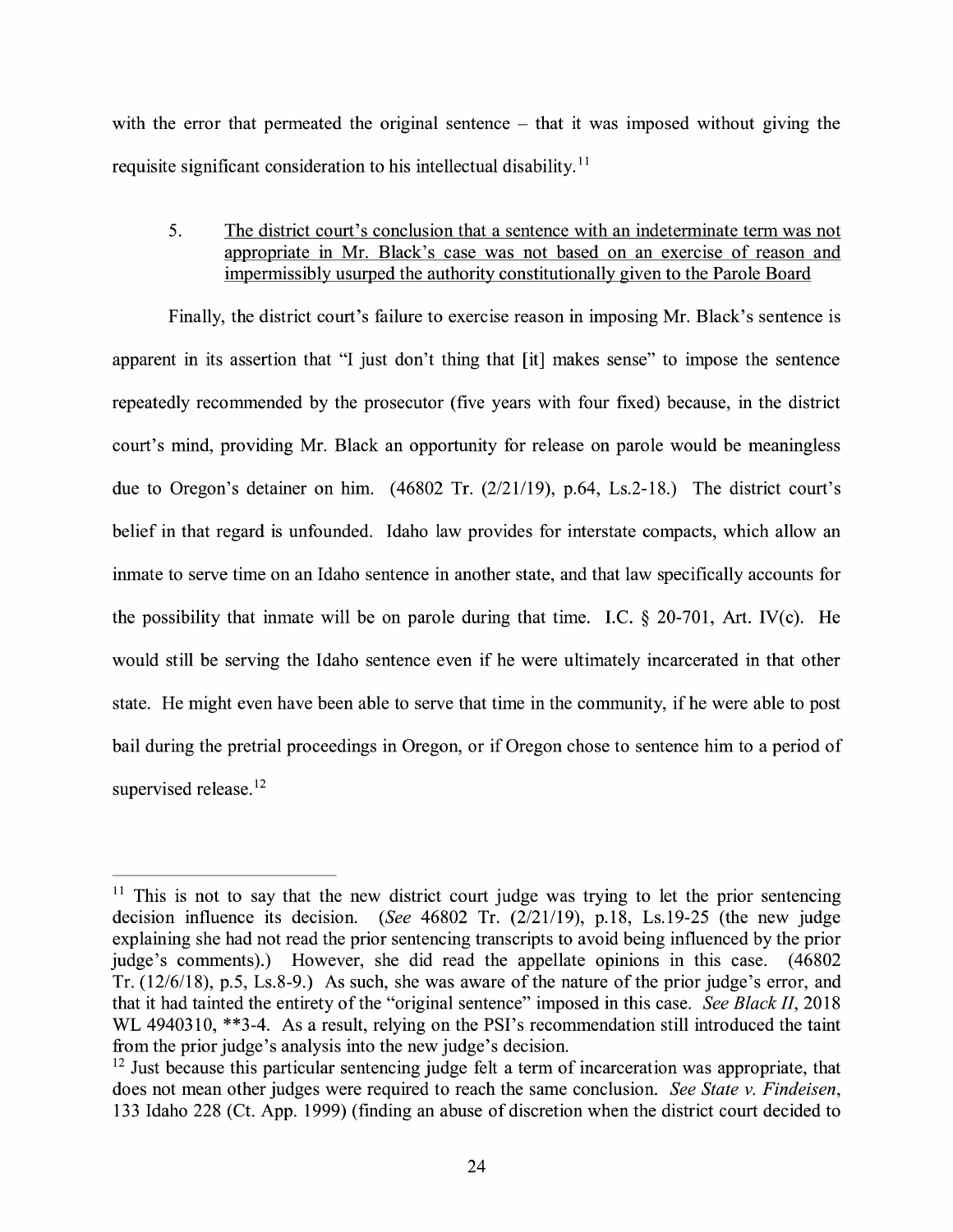Moreover, that situation could be specifically addressed if Mr. Black's release on parole were conditioned on qualifying for an interstate compact. *Compare State v. Gentry,* 2014 WL 2446544, \*4 (Ct. App. 2014) (discussing a case in which the district court had made securing an interstate compact a fundamental condition of probation and provided for an alternative disposition if the compact did not go through).<sup>13</sup> Therefore, the district court's conclusion that imposing a sentence with an indeterminate portion did not "make[] sense" demonstrates a failure to exercise reason.

More concerning, however, is the fact that the district court's analysis in that regard was actually attempting to pre-determine Mr. Black's suitability for release on parole, and that sort of analysis likely usurped the power of the Parole Board. *Compare State v. Chapman,* 121 Idaho 351, 355 (1992) (reversing an order granting leniency under I.C.R. 35 because the delay in granting that motion had resulted in the district court, "although perhaps unintentionally, usurp[ing] the constitutional duties of the parole commission"); *see* LC.§ 20-210A (citing IDAHO CONST. art. IV,  $\S$  7). It is the Parole Board that ultimately has discretion to determine whether or not to parole an inmate, and it is required to consider any changes in the person's situation between sentencing and parole eligibility as part of that decision. *See* I.C. § 20-223(5)-(6). Therefore, the district court's refusal to consider a sentence with a period of indeterminate time

impose a harsher sentence in one case in order to make up for what it felt was an unduly-lenient concurrent sentencing decision by a different district court judge).

<sup>&</sup>lt;sup>13</sup> Mr. Black recognizes that unpublished decisions do not constitute precedent, and he does not cite *Gentry* as authority for a particular decision in this case. Rather, he merely references it as historical examples of how a learned court has used interstate compacts in a similar situation. *Compare Staff of Idaho Real Estate Comm'n v. Nordling, 135 Idaho 630, 634 (2001) (quoting Bourgeois v. Murphy,* 119 Idaho 611, 617 (1991)) ("When this Court had cause to consider unpublished opinions from other jurisdictions because an appellant had discussed the cases in his petition, we found the presentation of the unpublished opinions as 'quite appropriat[e].' Likewise, we find the hearing officer's consideration of the unpublished opinion, not as binding precedent but as an example, was appropriate.").